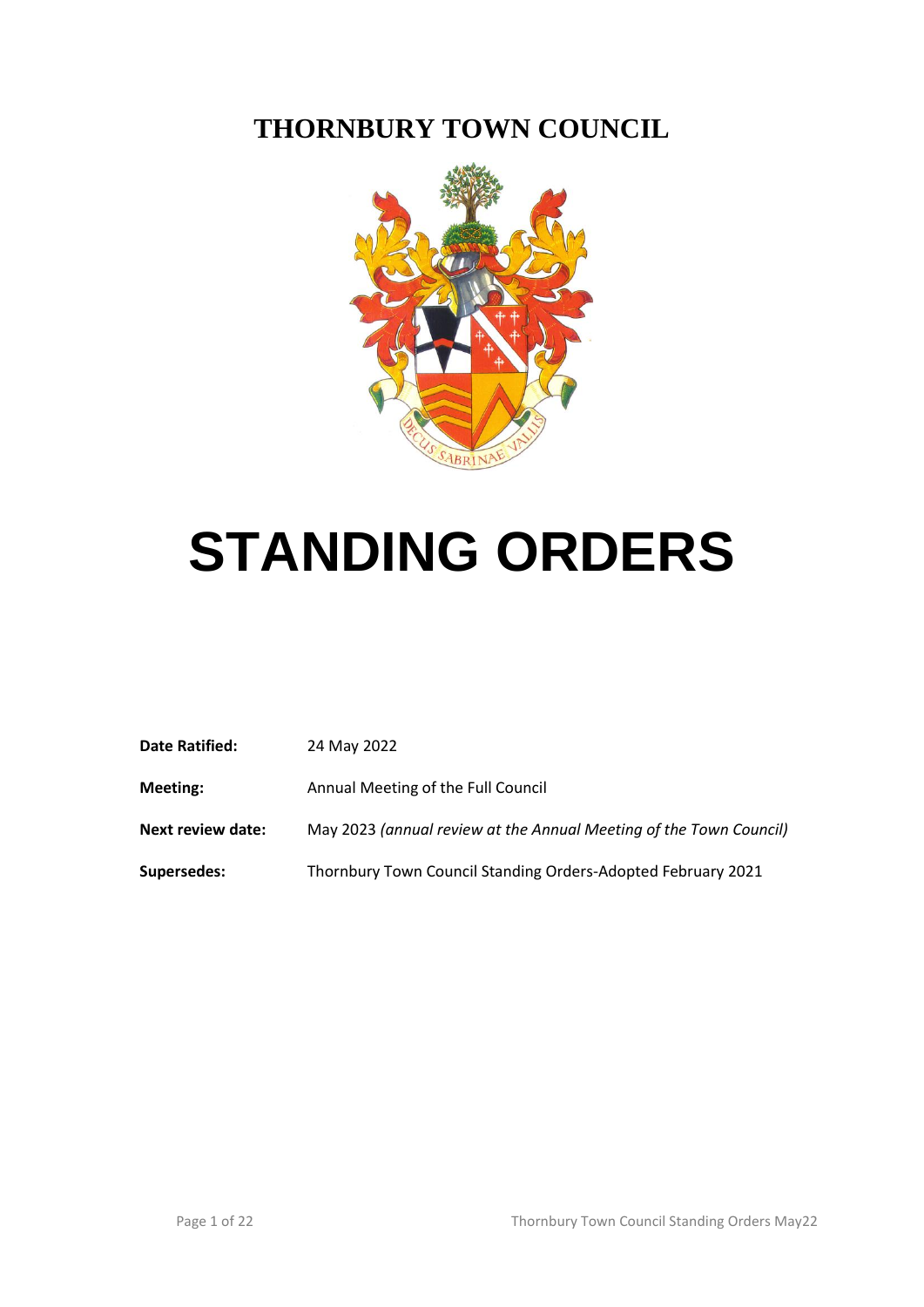# **CONTENTS**

| 1. |                                                                 |
|----|-----------------------------------------------------------------|
| 2. |                                                                 |
| 3. |                                                                 |
| 4. |                                                                 |
| 5. |                                                                 |
| 6. | EXTRAORDINARY MEETINGS OF THE COUNCIL, COMMITTEES AND SUB-      |
| 7. |                                                                 |
| 8. |                                                                 |
| 9. | MOTIONS FOR A MEETING THAT REQUIRE WRITTEN NOTICE TO BE         |
|    | 10. MOTIONS AT A MEETING THAT DO NOT REQUIRE WRITTEN NOTICE  11 |
|    |                                                                 |
|    |                                                                 |
|    |                                                                 |
|    |                                                                 |
|    |                                                                 |
|    |                                                                 |
|    |                                                                 |
|    |                                                                 |
|    |                                                                 |
|    |                                                                 |
|    |                                                                 |
|    |                                                                 |
|    | 21. RESPONSIBILITIES UNDER DATA PROTECTION LEGISLATION  19      |
|    |                                                                 |
|    |                                                                 |
|    | 24. COMMUNICATING WITH DISTRICT AND COUNTY OR UNITARY           |
|    |                                                                 |
|    |                                                                 |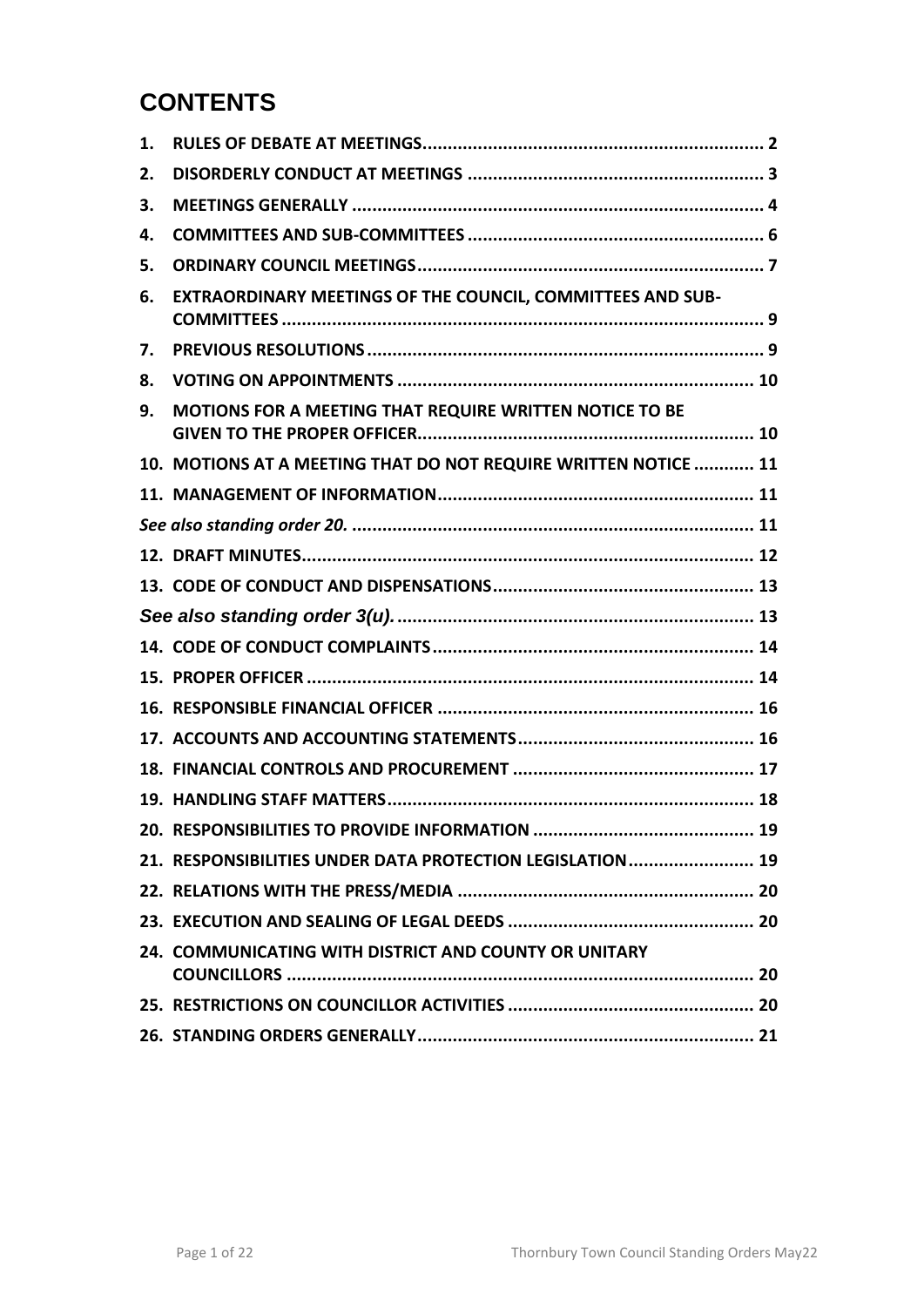# <span id="page-2-0"></span>1. **RULES OF DEBATE AT MEETINGS**

- a Motions on the agenda shall be considered in the order that they appear unless the order is changed at the discretion of the chair of the meeting.
- b A motion (including an amendment) shall not be progressed unless it has been moved and seconded.
- c A motion on the agenda that is not moved by its proposer may be treated by the chair of the meeting as withdrawn.
- d If a motion (including an amendment) has been seconded, it may be withdrawn by the proposer only with the consent of the seconder and the meeting.
- e An amendment is a proposal to remove or add words to a motion. It shall not negate the motion.
- f If an amendment to the original motion is carried, the original motion (as amended) becomes the substantive motion upon which further amendment(s) may be moved.
- g An amendment shall not be considered unless early verbal notice of it is given at the meeting and, if requested by the chair of the meeting, is expressed in writing to the chair.
- h A councillor may move an amendment to their own motion if agreed by the meeting. If a motion has already been seconded, the amendment shall be with the consent of the seconder and the meeting.
- i If there is more than one amendment to an original or substantive motion, the amendments shall be moved in the order directed by the chair of the meeting.
- j Subject to standing order 1(k), only one amendment shall be moved and debated at a time, the order of which shall be directed by the chair of the meeting.
- k One or more amendments may be discussed together if the chair of the meeting considers this expedient but each amendment shall be voted upon separately.
- l A councillor may not move more than one amendment to an original or substantive motion.
- m The mover of an amendment has no right of reply at the end of debate on it.
- n Where a series of amendments to an original motion are carried, the mover of the original motion shall have a right of reply either at the end of debate on the first amendment or at the very end of debate on the final substantive motion immediately before it is put to the vote.
- o Unless permitted by the chair of the meeting, a councillor may speak once in the debate on a motion except:
	- i. to speak on an amendment moved by another councillor;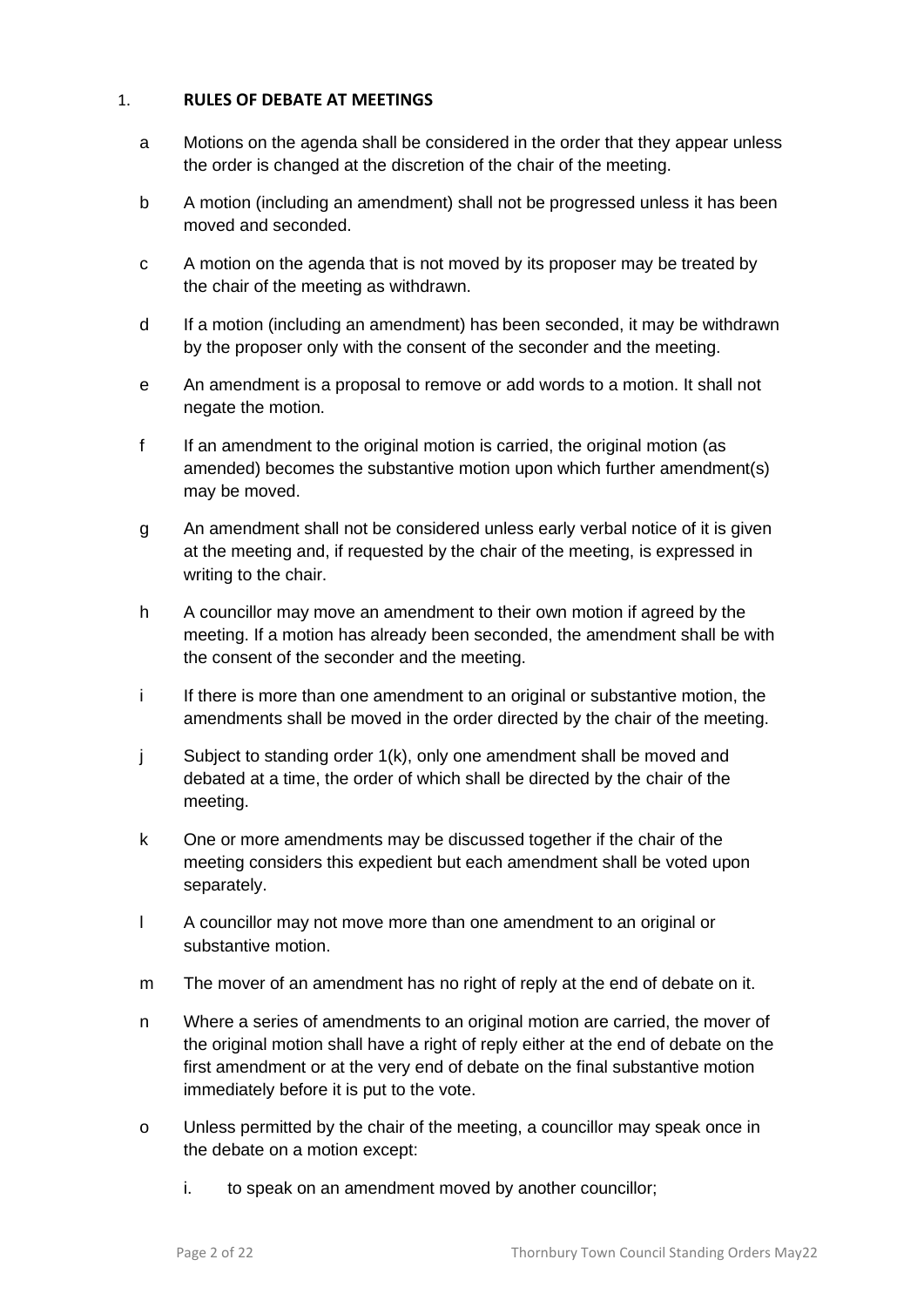- ii. to move or speak on another amendment if the motion has been amended since he/she/they/she/they last spoke;
- iii. to make a point of order;
- iv. to give a personal explanation; or
- v. to exercise a right of reply.
- p During the debate on a motion, a councillor may interrupt only on a point of order or a personal explanation and the councillor who was interrupted shall stop speaking. A councillor raising a point of order shall identify the standing order which he/she/they/she/they considers has been breached or specify the other irregularity in the proceedings of the meeting he/she/they/she/they is concerned by.
- q A point of order shall be decided by the chair of the meeting and their decision shall be final.
- r When a motion is under debate, no other motion shall be moved except:
	- i. to amend the motion;
	- ii. to proceed to the next business;
	- iii. to adjourn the debate;
	- iv. to put the motion to a vote;
	- v. to ask a person to be no longer heard or to leave the meeting;
	- vi. to refer a motion to a committee or sub-committee for consideration;
	- vii. to exclude the public and press;
	- viii. to adjourn the meeting; or
	- ix. to suspend particular standing order(s) excepting those which reflect mandatory statutory or legal requirements.
- s Before an original or substantive motion is put to the vote, the chair of the meeting shall be satisfied that the motion has been sufficiently debated and that the mover of the motion under debate has exercised or waived their right of reply.

Excluding motions moved under standing order 1(r), the contributions or speeches by a councillor shall relate only to the motion under discussion and shall not exceed 5 minutes without the consent of the chair of the meeting.

# <span id="page-3-0"></span>2. **DISORDERLY CONDUCT AT MEETINGS**

a No person shall obstruct the transaction of business at a meeting or behave offensively or improperly. If this standing order is ignored, the chair of the meeting shall request such person(s) to moderate or improve their conduct.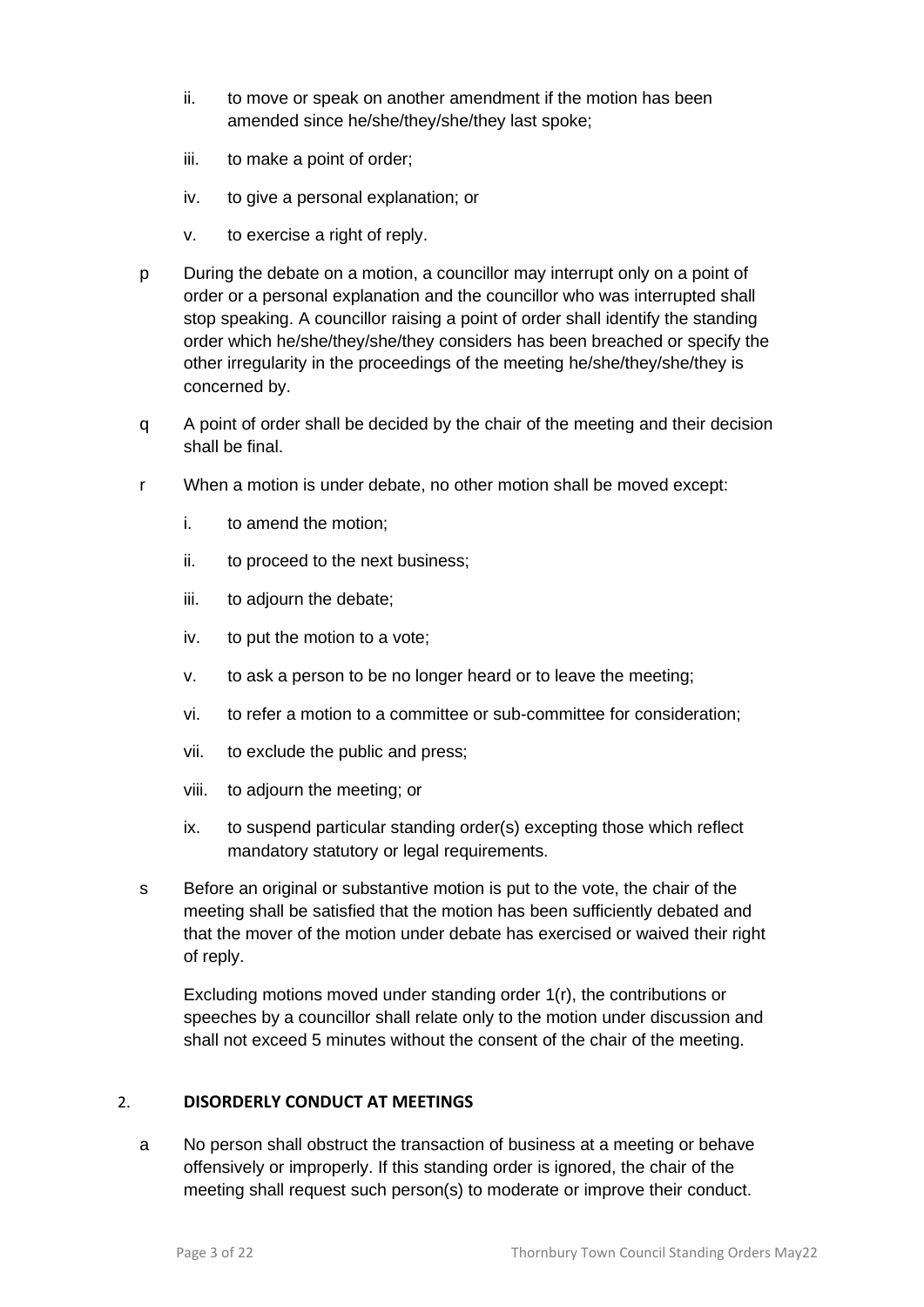- b If person(s) disregard the request of the chair of the meeting to moderate or improve their conduct, any councillor or the chair of the meeting may move that the person be no longer heard or be excluded from the meeting. The motion, if seconded, shall be put to the vote without discussion.
- c If a resolution made under standing order 2(b) is ignored, the chair of the meeting may take further reasonable steps to restore order or to progress the meeting. This may include temporarily suspending or closing the meeting.

# <span id="page-4-0"></span>3. **MEETINGS GENERALLY**

**Full Council meetings** Committee meetings Sub-committee meetings **•** 

- a Meetings shall not take place in premises which at the time of the meeting are used for the supply of alcohol, unless no other premises are available free of charge or at a reasonable cost.
- b The minimum three clear days for notice of a meeting does not include the day on which notice was issued, the day of the meeting, a Sunday, a day of the Christmas break, a day of the Easter break or of a bank holiday or a day appointed for public thanksgiving or mourning.
- C The minimum three clear days' public notice of a meeting does not include the day on which the notice was issued or the day of the meeting.
- ● d Meetings shall be open to the public unless their presence is prejudicial to the public interest by reason of the confidential nature of the business to be transacted or for other special reasons. The public's exclusion from part or all of a meeting shall be by a resolution which shall give reasons for the public's exclusion.
	- e Members of the public may make representations, answer questions and give evidence at a meeting which they are entitled to attend in respect of the business on the agenda.
	- f The period of time designated for public participation at a meeting in accordance with standing order 3(e) shall not exceed 20 minutes unless directed by the chair of the meeting.
	- g Subject to standing order 3(f), a member of the public shall not speak for more than 5 minutes.
	- h In accordance with standing order 3(e), a question shall not require a response at the meeting nor start a debate on the question. The chair of the meeting may direct that a written or oral response be given.
	- i A member of public shall raise their hand when requesting to speak and stand when speaking (except when a person has a disability or is likely to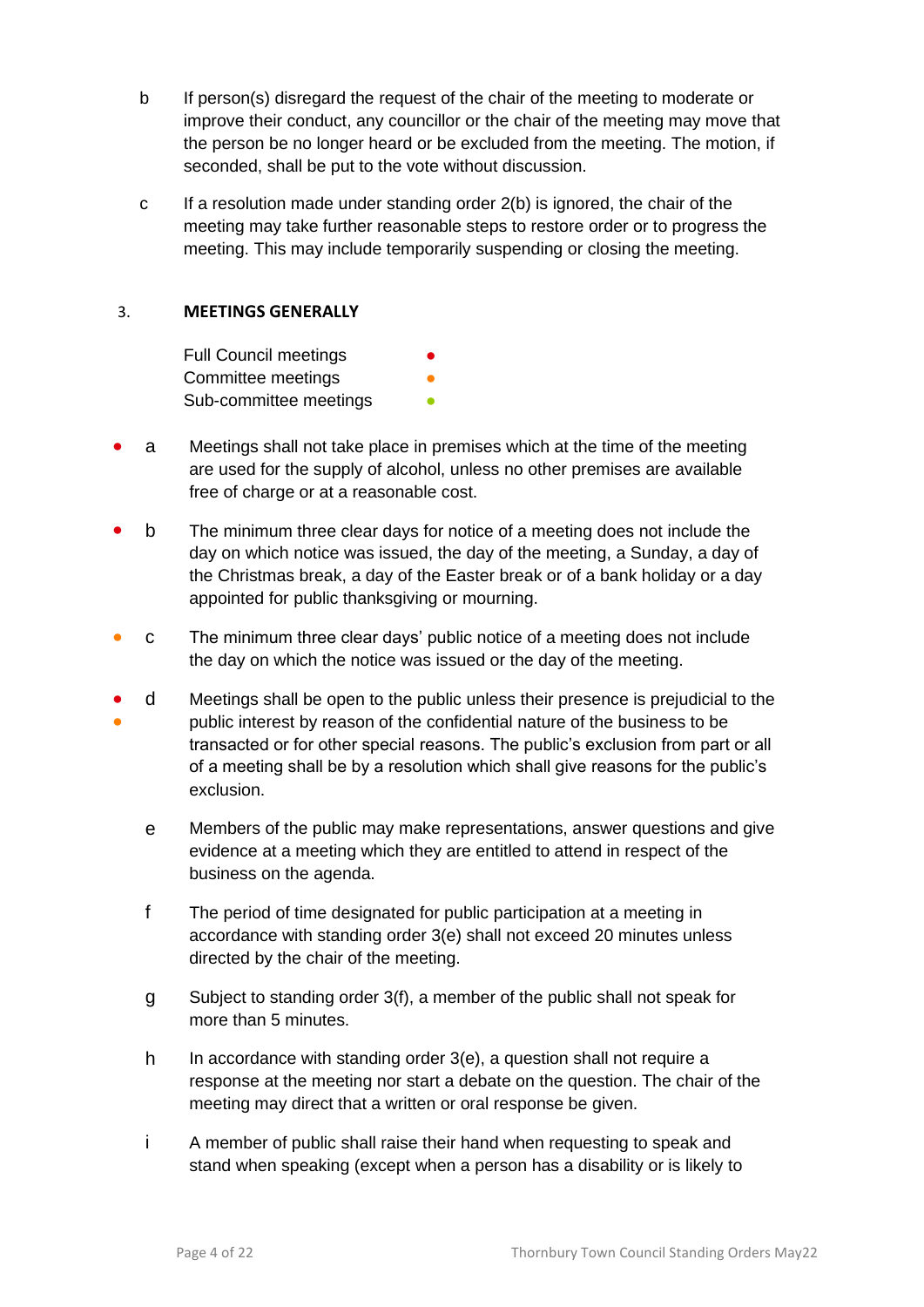suffer discomfort). The chair of the meeting may at any time permit a person to be seated when speaking.

- j A person who speaks at a meeting shall direct their comments to the chair of the meeting.
- k Only one person is permitted to speak at a time. If more than one person wants to speak, the chair of the meeting shall direct the order of speaking.
- ● l Subject to standing order 3(m), a person who attends a meeting is permitted to report on the meeting whilst the meeting is open to the public. To "report" means to film, photograph, make an audio recording of meeting proceedings, use any other means for enabling persons not present to see or hear the meeting as it takes place or later or to report or to provide oral or written commentary about the meeting so that the report or commentary is available as the meeting takes place or later to persons not present.
- ● m A person present at a meeting may not provide an oral report or oral commentary about a meeting as it takes place without permission.
- ● n The press shall be provided with reasonable facilities for the taking of their report of all or part of a meeting at which they are entitled to be present.
- o Subject to standing orders which indicate otherwise, anything authorised or required to be done by, to or before the Chair of the Council may in their absence be done by, to or before the Vice-Chair of the Council (if there is one).
- p The Chair of the Council, if present, shall preside at a meeting. If the Chair is absent from a meeting, the Vice-Chair of the Council (if there is one) if present, shall preside. If both the Chair and the Vice-Chair are absent from a meeting, a councillor as chosen by the councillors present at the meeting shall preside at the meeting.
- ● q Subject to a meeting being quorate, all questions at a meeting shall be decided by a majority of the councillors and non-councillors with voting rights
- present and voting.
- r The chair of a meeting may give an original vote on any matter put to the
- ● vote, and in the case of an equality of votes may exercise their casting vote whether or not he/she/they/she/they gave an original vote.

*See standing orders 5(h) and (i) for the different rules that apply in the election of the Chair of the Council at the annual meeting of the Council.*

- s Unless standing orders provide otherwise, voting on a question shall be by a show of hands. At the request of a councillor, the voting on any question shall be recorded so as to show whether each councillor present and voting gave their vote for or against that question. Such a request shall be made before moving on to the next item of business on the agenda.
	- t The minutes of a meeting shall include an accurate record of the following: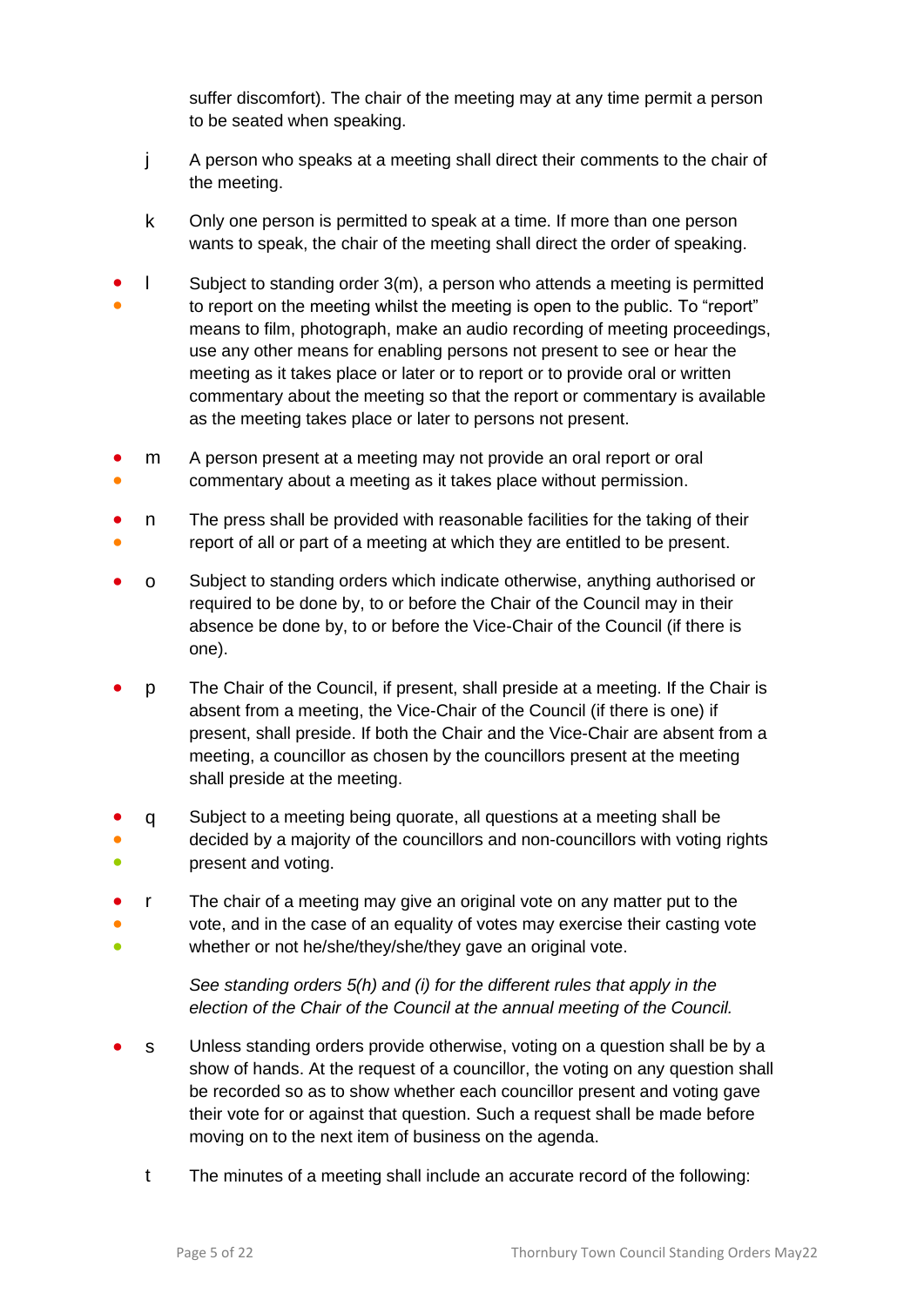- i. the time and place of the meeting;
- ii. the names of councillors who are present and the names of councillors who are absent;
- iii. interests that have been declared by councillors and non-councillors with voting rights;
- iv. the grant of dispensations (if any) to councillors and non-councillors with voting rights;
- v. whether a councillor or non-councillor with voting rights left the meeting when matters that they held interests in were being considered;
- vi. if there was a public participation session; and
- vii. the resolutions made.
- u A councillor or a non-councillor with voting rights who has a disclosable
- pecuniary interest or another interest as set out in the Council's code of
- conduct in a matter being considered at a meeting is subject to statutory limitations or restrictions under the code on their right to participate and vote on that matter.
- y No business may be transacted at a meeting unless at least one-third of the whole number of members of the Council are present and in no case shall the quorum of a meeting be less than four.

*See standing order 4d(viii) for the quorum of a committee or sub-committee meeting.* 

- ● ● w If a meeting is or becomes inquorate no business shall be transacted and the meeting shall be closed. The business on the agenda for the meeting shall be adjourned to another meeting.
	- x A meeting shall not exceed a period of 2.5 hours.

# <span id="page-6-0"></span>4. **COMMITTEES AND SUB-COMMITTEES**

- a Unless the Council determines otherwise, a committee may appoint a subcommittee whose terms of reference and members shall be determined by the committee.
- b The members of a committee may include non-councillors unless it is a committee which regulates and controls the finances of the Council.
- c Unless the Council determines otherwise, all the members of an advisory committee and a sub-committee of the advisory committee may be noncouncillors.
- d The Council may appoint standing committees or other committees as may be necessary, and: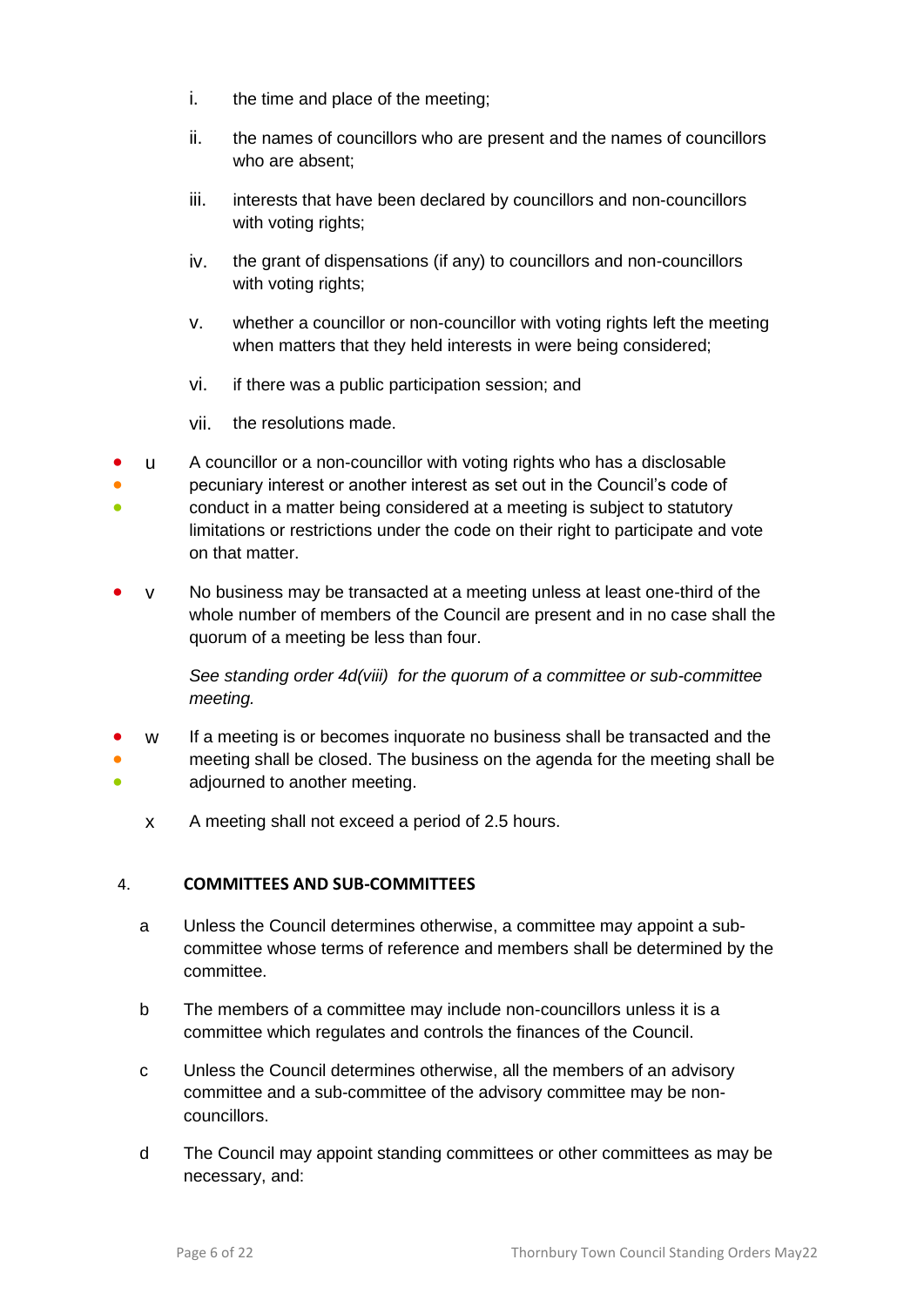- i. shall determine their terms of reference;
- ii. shall determine the number and time of the ordinary meetings of a standing committee up until the date of the next annual meeting of the Council;
- iii. shall permit a committee, other than in respect of the ordinary meetings of a committee, to determine the number and time of its meetings;
- iv. shall, subject to standing orders 4(b) and (c), appoint and determine the terms of office of members of such a committee;
- v. may, subject to standing orders 4(b) and (c), appoint and determine the terms of office of the substitute members to a committee whose role is to replace the ordinary members at a meeting of a committee if the ordinary members of the committee confirm to the Proper Officer 3 days before the meeting that they are unable to attend;
- vi. shall, after it has appointed the members of a standing committee, appoint the chairman of the standing committee;
- vii. shall permit a committee other than a standing committee, to appoint its own chairman at the first meeting of the committee;
- viii. shall determine the place, notice requirements and quorum for a meeting of a committee and a sub-committee which, in both cases, shall be no less than four;
- ix. shall determine if the public may participate at a meeting of a committee;
- x. shall determine if the public and press are permitted to attend the meetings of a sub-committee and also the advance public notice requirements, if any, required for the meetings of a sub-committee;
- xi. shall determine if the public may participate at a meeting of a subcommittee that they are permitted to attend; and
- xii. may dissolve a committee or a sub-committee.

#### <span id="page-7-0"></span>5. **ORDINARY COUNCIL MEETINGS**

- a In an election year, the annual meeting of the Council shall be held on or within 14 days following the day on which the councillors elected take office.
- b In a year which is not an election year, the annual meeting of the Council shall be held on such day in May as the Council decides.
- c If no other time is fixed, the annual meeting of the Council shall take place at 7.30pm.
- d In addition to the annual meeting of the Council, at least three other ordinary meetings shall be held in each year on such dates and times as the Council decides.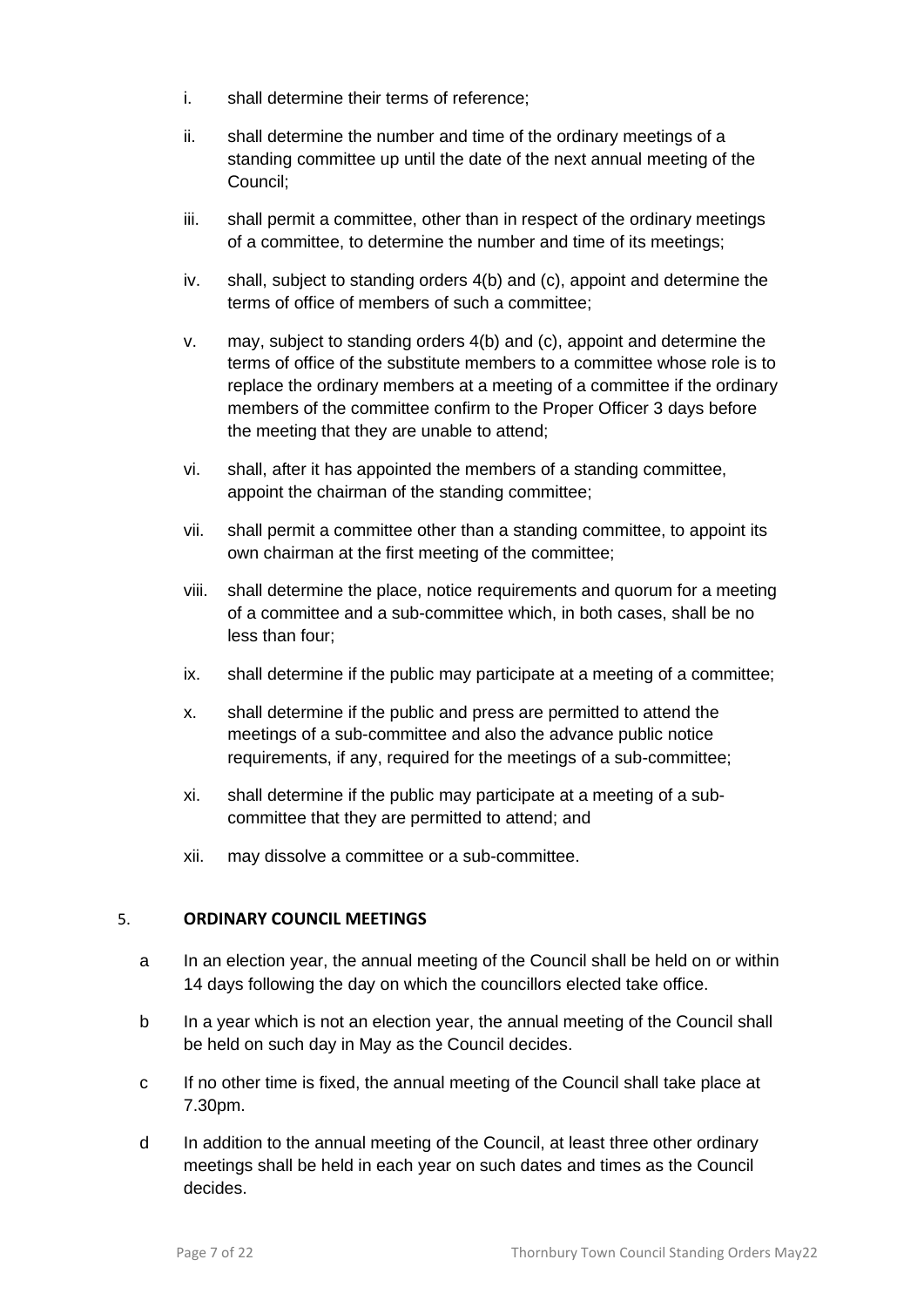- e The first business conducted at the annual meeting of the Council shall be the election of the Chair and Vice-Chair (if there is one) of the Council.
- f The Chair of the Council, unless they have resigned or become disqualified, shall continue in office and preside at the annual meeting until their successor is elected at the next annual meeting of the Council.
- g The Vice-Chair of the Council, if there is one, unless they resign or become disqualified, shall hold office until immediately after the election of the Chair of the Council at the next annual meeting of the Council.
- h In an election year, if the current Chair of the Council has not been re-elected as a member of the Council, they shall preside at the annual meeting until a successor Chair of the Council has been elected. The current Chair of the Council shall not have an original vote in respect of the election of the new Chair of the Council but shall give a casting vote in the case of an equality of votes.
- i In an election year, if the current Chair of the Council has been re-elected as a member of the Council, they shall preside at the annual meeting until a new Chair of the Council has been elected. They may exercise an original vote in respect of the election of the new Chair of the Council and shall give a casting vote in the case of an equality of votes.
- j Following the election of the Chair of the Council and Vice-Chair (if there is one) of the Council at the annual meeting, the business shall include:
	- i. In an election year, delivery by the Chair of the Council and councillors of their acceptance of office forms unless the Council resolves for this to be done at a later date. In a year which is not an election year, delivery by the Chair of the Council of their acceptance of office form unless the Council resolves for this to be done at a later date;
	- ii. Confirmation of the accuracy of the minutes of the last meeting of the Council;
	- iii. Receipt of the minutes of the last meeting of a committee;
	- iv. Consideration of the recommendations made by a committee;
	- v. Review of delegation arrangements to committees, sub-committees, staff and other local authorities;
	- vi. Review of the terms of reference for committees;
	- vii. Appointment of members to existing committees;
	- viii. Appointment of any new committees in accordance with standing order 4;
	- ix. Review and adoption of appropriate standing orders and financial regulations;
	- x. Review of arrangements (including legal agreements) with other local authorities, not-for-profit bodies and businesses.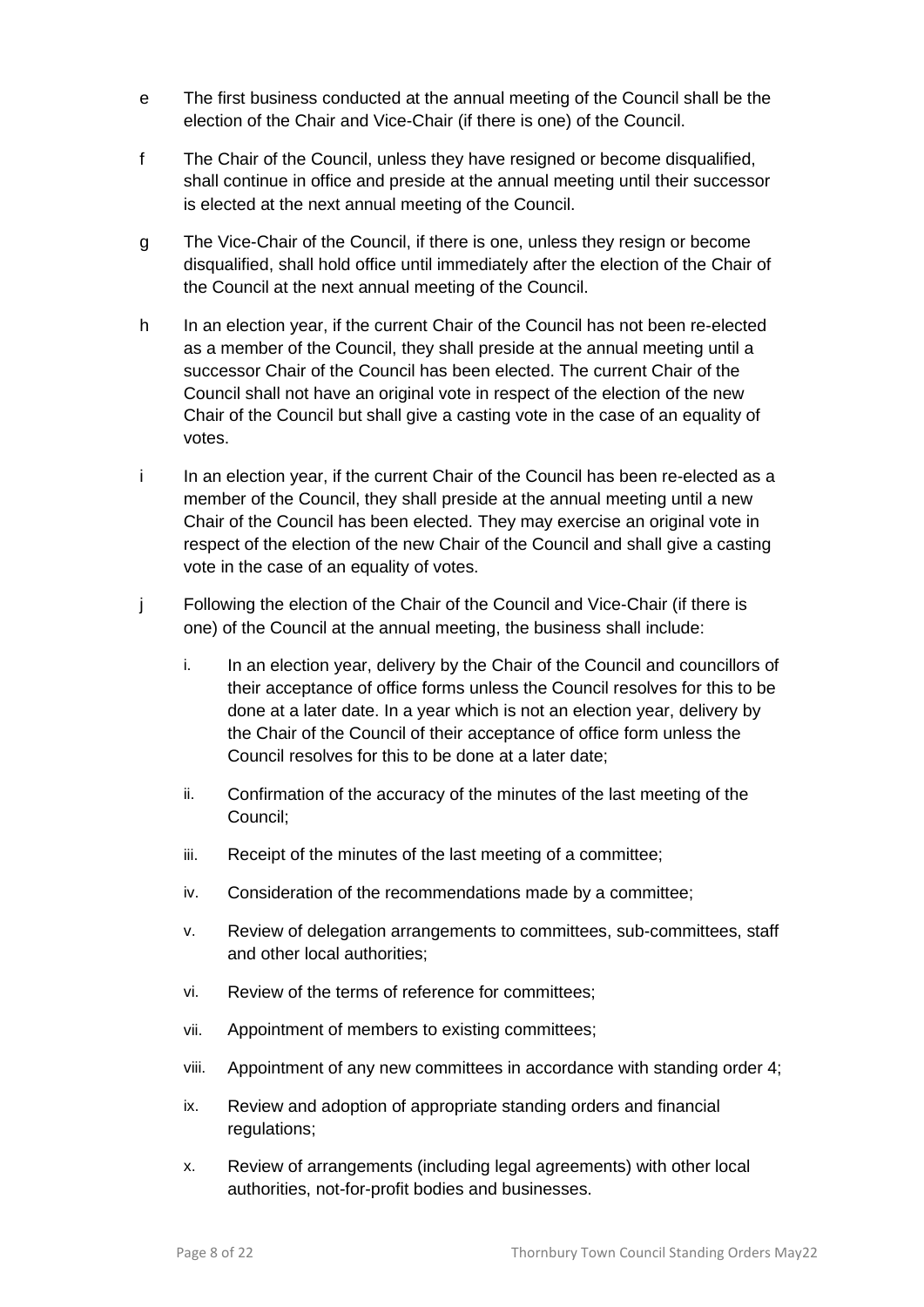- xi. Review of representation on or work with external bodies and arrangements for reporting back;
- xii. In an election year, to make arrangements with a view to the Council becoming eligible to exercise the general power of competence in the future;
- xiii. Review of inventory of land and other assets including buildings and office equipment;
- xiv. Confirmation of arrangements for insurance cover in respect of all insurable risks;
- xv. Review of the Council's and/or staff subscriptions to other bodies;
- xvi. Review the schedule of Town Council policies and procedures
- xvii. Review of the Council's expenditure incurred under s.137 of the Local Government Act 1972 or the general power of competence.
- xviii. Determining the time and place of ordinary meetings of the Council up to and including the next annual meeting of the Council.

# <span id="page-9-0"></span>6. **EXTRAORDINARY MEETINGS OF THE COUNCIL, COMMITTEES AND SUB-COMMITTEES**

- a The Chair of the Council may convene an extraordinary meeting of the Council at any time.
- b If the Chair of the Council does not call an extraordinary meeting of the Council within seven days of having been requested in writing to do so by two councillors, any two councillors may convene an extraordinary meeting of the Council. The public notice giving the time, place and agenda for such a meeting shall be signed by the two councillors.
- c The chair of a committee [or a sub-committee] may convene an extraordinary meeting of the committee [or the sub-committee] at any time.
- d If the chair of a committee [or a sub-committee] does not call an extraordinary meeting within 7 days of having been requested to do so by 3 members of the committee [or the sub-committee], any 3 members of the committee [or the sub-committee] may convene an extraordinary meeting of the committee [or a sub-committee].

# <span id="page-9-1"></span>7. **PREVIOUS RESOLUTIONS**

a A resolution shall not be reversed within six months except either by a special motion, which requires written notice by at least 9 councillors to be given to the Proper Officer in accordance with standing order 9, or by a motion moved in pursuance of the recommendation of a committee or a sub-committee.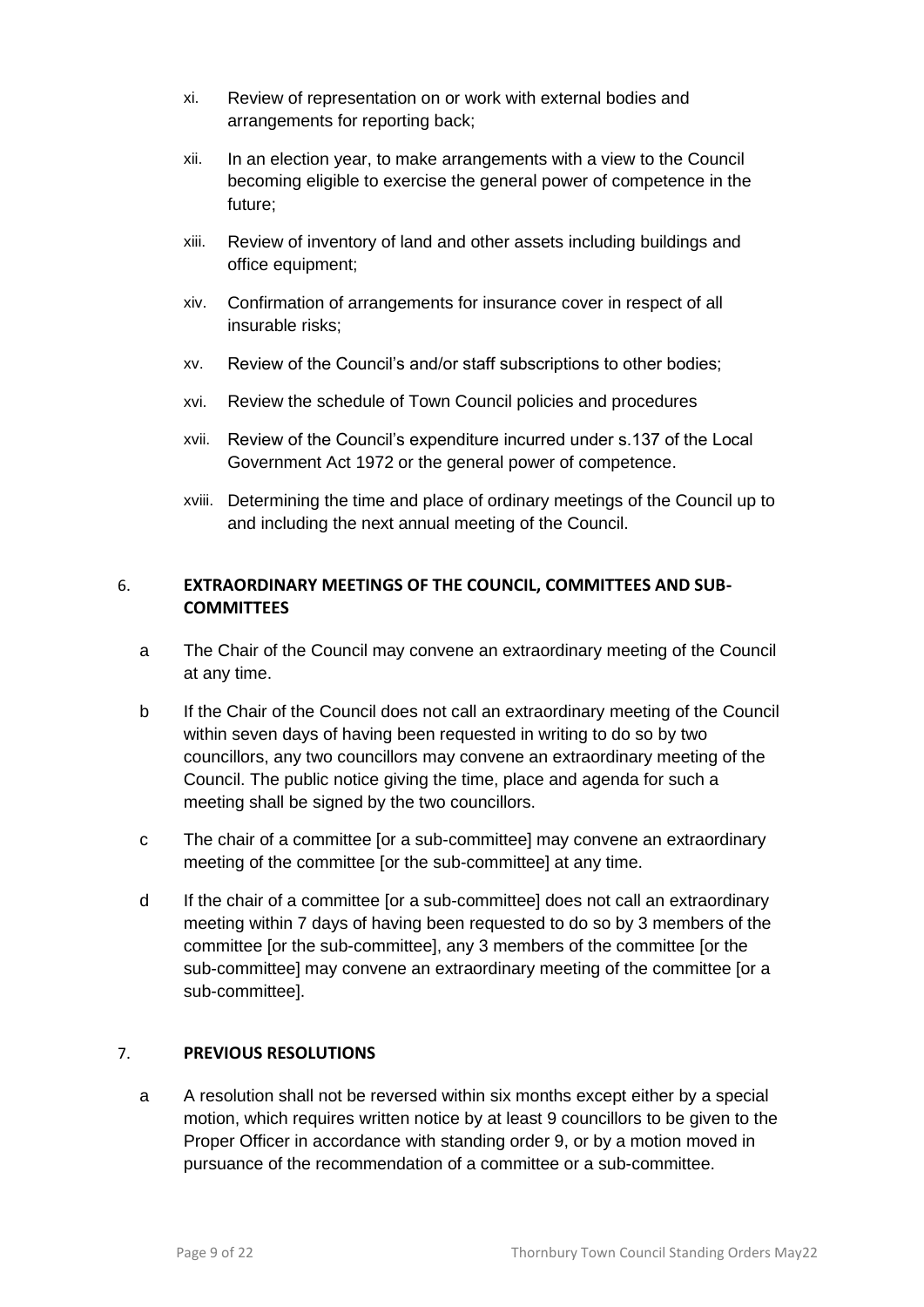b When a motion moved pursuant to standing order 7(a) has been disposed of, no similar motion may be moved for a further six months.

#### <span id="page-10-0"></span>8. **VOTING ON APPOINTMENTS**

a Where more than two persons have been nominated for a position to be filled by the Council and none of those persons has received an absolute majority of votes in their favour, the name of the person having the least number of votes shall be struck off the list and a fresh vote taken. This process shall continue until a majority of votes is given in favour of one person. A tie in votes may be settled by the casting vote exercisable by the chair of the meeting.

# <span id="page-10-1"></span>9. **MOTIONS FOR A MEETING THAT REQUIRE WRITTEN NOTICE TO BE GIVEN TO THE PROPER OFFICER**

- a A motion shall relate to the responsibilities of the meeting for which it is tabled and in any event shall relate to the performance of the Council's statutory functions, powers and obligations or an issue which specifically affects the Council's area or its residents.
- b No motion may be moved at a meeting unless it is on the agenda and the mover has given written notice of its wording to the Proper Officer at least 7 clear days before the meeting. Clear days do not include the day of the notice or the day of the meeting.
- c The Proper Officer may, before including a motion on the agenda received in accordance with standing order 9(b), correct obvious grammatical or typographical errors in the wording of the motion.
- d If the Proper Officer considers the wording of a motion received in accordance with standing order 9(b) is not clear in meaning, the motion shall be rejected until the mover of the motion resubmits it, so that it can be understood, in writing, to the Proper Officer at least 5 clear days before the meeting.
- e If the wording or subject of a proposed motion is considered improper, the Proper Officer shall consult with the chair of the forthcoming meeting or, as the case may be, the councillors who have convened the meeting, to consider whether the motion shall be included in the agenda or rejected.
- f The decision of the Proper Officer as to whether or not to include the motion on the agenda shall be final.
- g Motions received shall be recorded and numbered in the order that they are received.

Motions rejected shall be recorded with an explanation by the Proper Officer of the reason for rejection.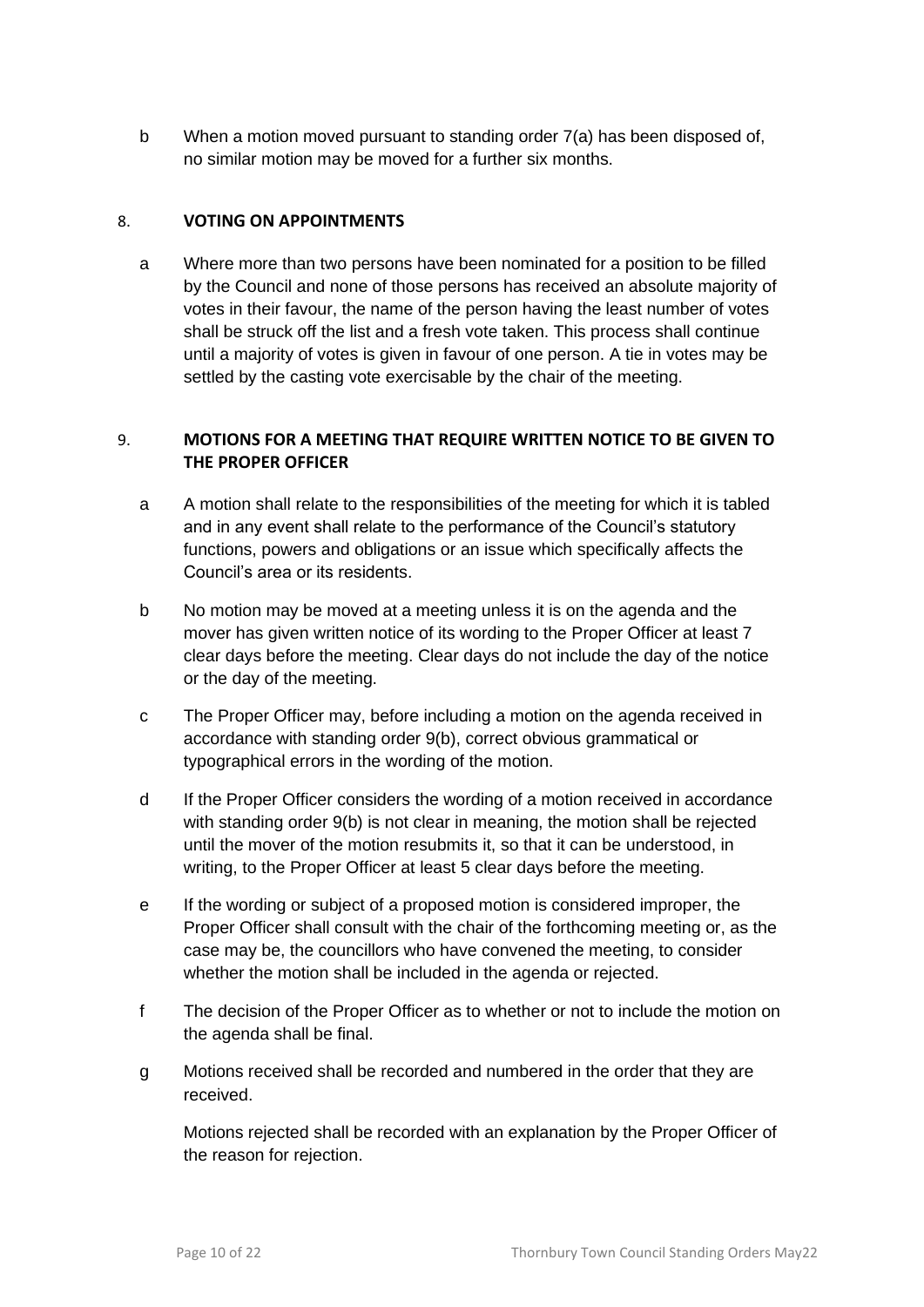#### <span id="page-11-0"></span>10. **MOTIONS AT A MEETING THAT DO NOT REQUIRE WRITTEN NOTICE**

- a The following motions may be moved at a meeting without written notice to the Proper Officer:
	- i. to correct an inaccuracy in the draft minutes of a meeting;
	- ii. to move to a vote;
	- iii. to defer consideration of a motion;
	- iv. to refer a motion to a particular committee or sub-committee;
	- v. to appoint a person to preside at a meeting;
	- vi. to change the order of business on the agenda;
	- vii. to proceed to the next business on the agenda;
	- viii. to require a written report;
	- ix. to appoint a committee or sub-committee and their members;
	- x. to extend the time limits for speaking;
	- xi. to exclude the press and public from a meeting in respect of confidential or other information which is prejudicial to the public interest;
	- xii. to not hear further from a councillor or a member of the public;
	- xiii. to exclude a councillor or member of the public for disorderly conduct;
	- xiv. to temporarily suspend the meeting;
	- xv. to suspend a particular standing order (unless it reflects mandatory statutory or legal requirements);
	- xvi. to adjourn the meeting; or
	- xvii. to close the meeting.

#### <span id="page-11-2"></span><span id="page-11-1"></span>11. **MANAGEMENT OF INFORMATION**

*See also standing order 20.*

- a The Council shall have in place and keep under review, technical and organisational measures to keep secure information (including personal data) which it holds in paper and electronic form. Such arrangements shall include deciding who has access to personal data and encryption of personal data.
- b The Council shall have in place, and keep under review, policies for the retention and safe destruction of all information (including personal data) which it holds in paper and electronic form. The Council's retention policy shall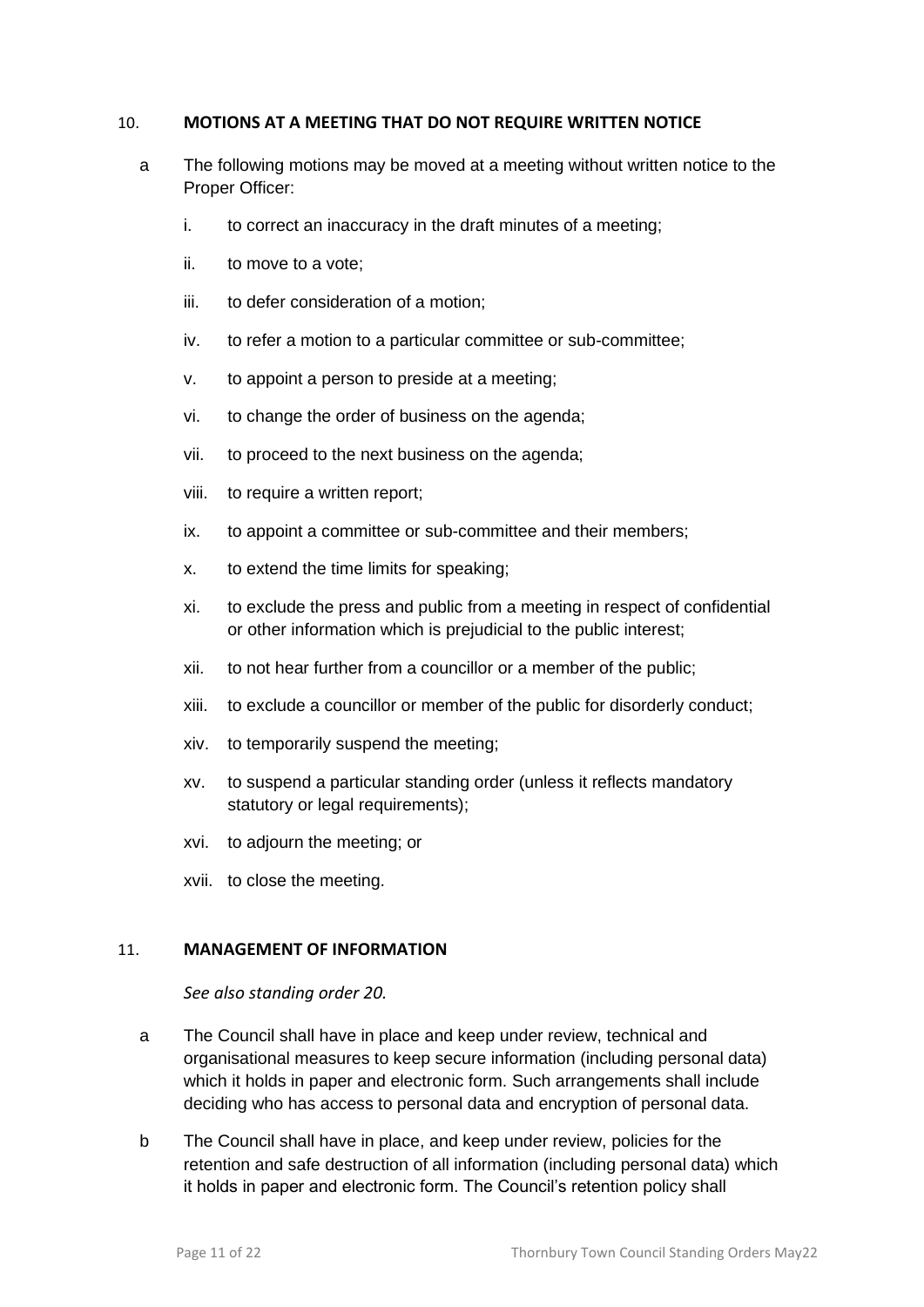confirm the period for which information (including personal data) shall be retained or if this is not possible the criteria used to determine that period (e.g. the Limitation Act 1980).

- c The agenda, papers that support the agenda and the minutes of a meeting shall not disclose or otherwise undermine confidential information or personal data without legal justification.
- d Councillors, staff, the Council's contractors and agents shall not disclose confidential information or personal data without legal justification.

# <span id="page-12-0"></span>12. **DRAFT MINUTES**

**Full Council meetings** Committee meetings **•** Sub-committee meetings **•** 

- a If the draft minutes of a preceding meeting have been served on councillors with the agenda to attend the meeting at which they are due to be approved for accuracy, they shall be taken as read.
- b There shall be no discussion about the draft minutes of a preceding meeting except in relation to their accuracy. A motion to correct an inaccuracy in the draft minutes shall be moved in accordance with standing order 10(a)(i).
- $\epsilon$  The accuracy of draft minutes, including any amendment(s) made to them, shall be confirmed by resolution and shall be signed by the chair of the meeting and stand as an accurate record of the meeting to which the minutes relate.
	- d If the chair of the meeting does not consider the minutes to be an accurate record of the meeting to which they relate, he/she/they shall sign the minutes and include a paragraph in the following terms or to the same effect:

"The chair of this meeting does not believe that the minutes of the meeting of Thornbury Town Council held on [date] in respect of ( ) were a correct record but their view was not upheld by the meeting and the minutes are confirmed as an accurate record of the proceedings."

- ● ● e If the Council's gross annual income or expenditure (whichever is higher) does not exceed £25,000, it shall publish draft minutes on a website which is publicly accessible and free of charge not later than one month after the meeting has taken place.
	- f Subject to the publication of draft minutes in accordance with standing order 12(e) and standing order 20(a) and following a resolution which confirms the accuracy of the minutes of a meeting, the draft minutes or recordings of the meeting for which approved minutes exist shall be destroyed.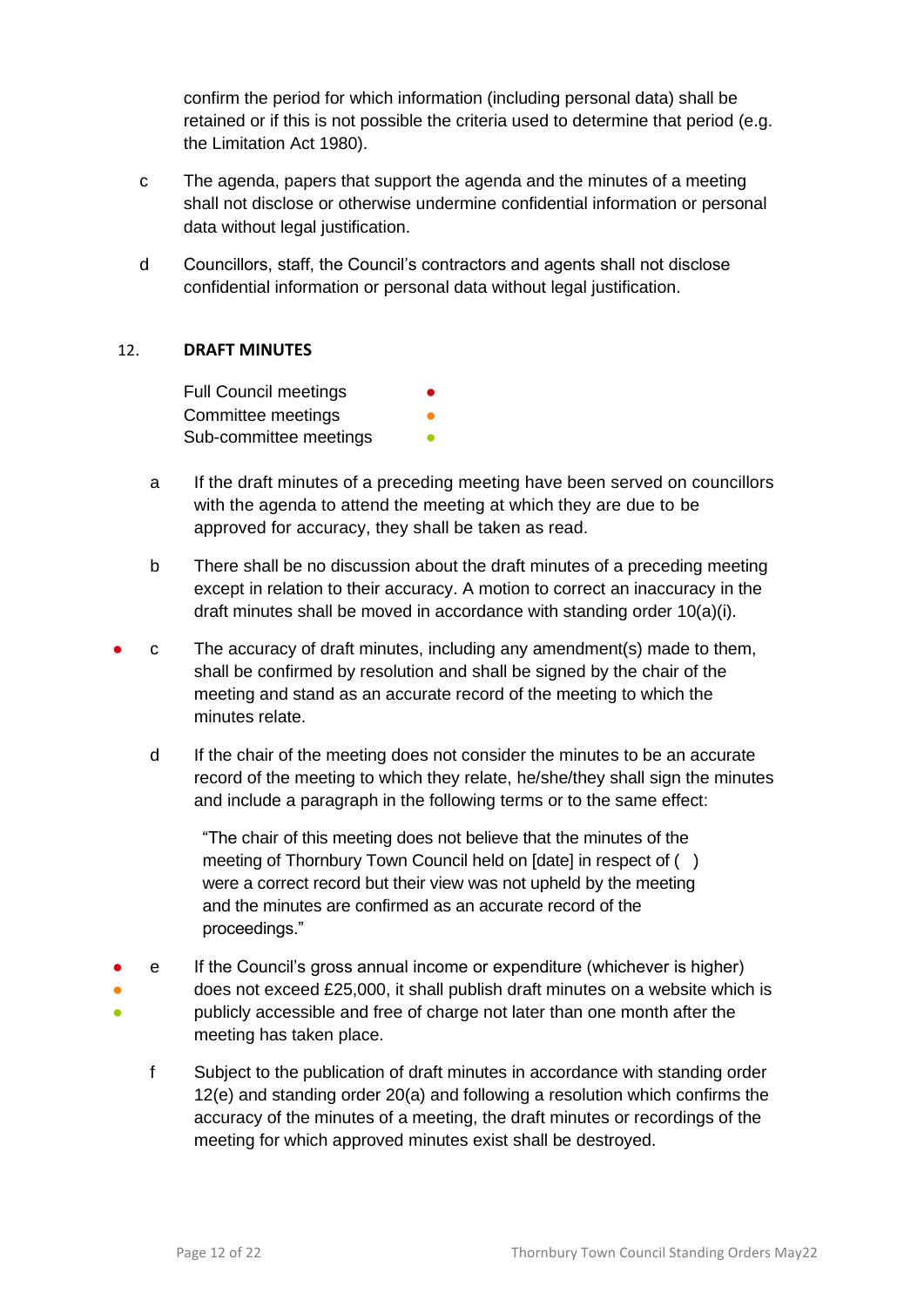# <span id="page-13-0"></span>13. **CODE OF CONDUCT AND DISPENSATIONS**

*See also standing order 3(u).* 

- <span id="page-13-1"></span>a All councillors and non-councillors with voting rights shall observe the code of conduct adopted by the Council.
- b Unless he/she/they has been granted a dispensation, a councillor or noncouncillor with voting rights shall withdraw from a meeting when it is considering a matter in which he/she/they has a disclosable pecuniary interest. He/she/they may return to the meeting after it has considered the matter in which he/she/they had the interest.
- c Unless he/she/they has been granted a dispensation, a councillor or noncouncillor with voting rights shall withdraw from a meeting when it is considering a matter in which he/she/they has another interest if so required by the Council's code of conduct. He/she/they may return to the meeting after it has considered the matter in which he/she/they had the interest.
- d Dispensation requests shall be in writing and submitted to the Proper Officer as soon as possible before the meeting, or failing that, at the start of the meeting for which the dispensation is required.
- e A decision as to whether to grant a dispensation shall be made by a meeting of the Council, or committee or sub-committee for which the dispensation is required and that decision is final.
- f A dispensation request shall confirm:
	- i. the description and the nature of the disclosable pecuniary interest or other interest to which the request for the dispensation relates;
	- ii. whether the dispensation is required to participate at a meeting in a discussion only or a discussion and a vote;
	- iii. the date of the meeting or the period (not exceeding four years) for which the dispensation is sought; and
	- iv. an explanation as to why the dispensation is sought.
- g Subject to standing orders 13(d) and (f), a dispensation request shall be considered [by the Proper Officer before the meeting or, if this is not possible, at the start of the meeting for which the dispensation is required] OR [at the beginning of the meeting of the Council, or committee or sub-committee for which the dispensation is required].
- h A dispensation may be granted in accordance with standing order 13(e) if having regard to all relevant circumstances any of the following apply:
	- i. without the dispensation the number of persons prohibited from participating in the particular business would be so great a proportion of the meeting transacting the business as to impede the transaction of the business;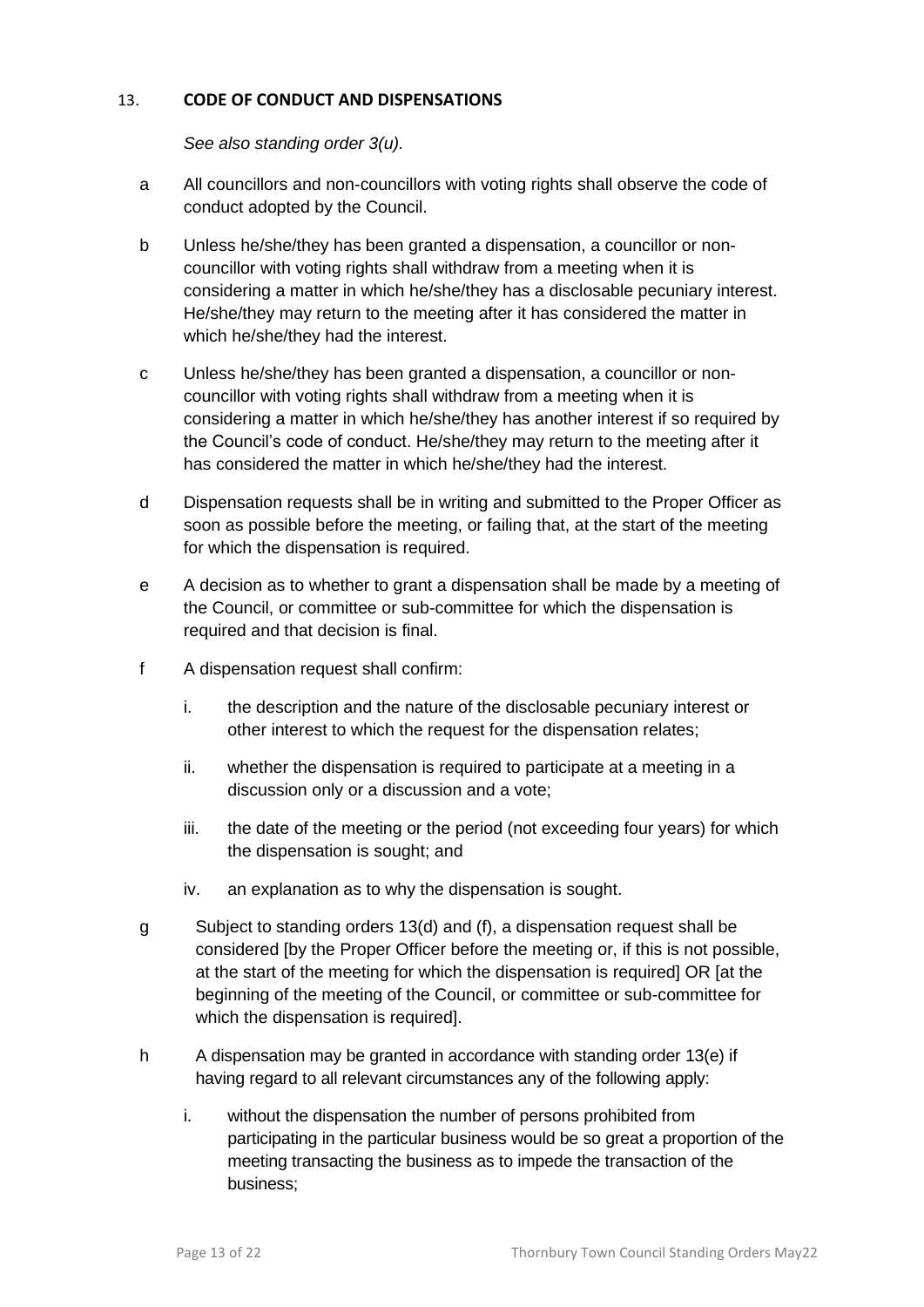- ii. granting the dispensation is in the interests of persons living in the Council's area; or
- iii. it is otherwise appropriate to grant a dispensation.

# <span id="page-14-0"></span>14. **CODE OF CONDUCT COMPLAINTS**

- a Upon notification by the Unitary Council that it is dealing with a complaint that a councillor or non-councillor with voting rights has breached the Council's code of conduct, the Proper Officer shall, subject to standing order 11, report this to the Council.
- b Where the notification in standing order 14(a) relates to a complaint made by the Proper Officer, the Proper Officer shall notify the Chair of Council of this fact, and the Chair shall nominate another staff member to assume the duties of the Proper Officer in relation to the complaint until it has been determined and the Council has agreed what action, if any, to take in accordance with standing order 14(d).
- c The Council may:
	- i. provide information or evidence where such disclosure is necessary to investigate the complaint or is a legal requirement;
	- ii. seek information relevant to the complaint from the person or body with statutory responsibility for investigation of the matter;
- d Upon notification by the Unitary Council that a councillor or non-councillor with voting rights has breached the Council's code of conduct, the Council shall consider what, if any, action to take against him. Such action excludes disqualification or suspension from office.

# <span id="page-14-1"></span>15. **PROPER OFFICER**

- a The Proper Officer shall be either (i) the clerk or (ii) other staff member(s) nominated by the Council to undertake the work of the Proper Officer when the Proper Officer is absent.
- b The Proper Officer shall:
	- i. at least three clear days before a meeting of the council, a committee or a sub-committee,
		- serve on councillors by delivery or post at their residences or by email authenticated in such manner as the Proper Officer thinks fit, a signed summons confirming the time, place and the agenda (provided the councillor has consented to service by email), and
		- Provide, in a conspicuous place, public notice of the time, place and agenda (provided that the public notice with agenda of an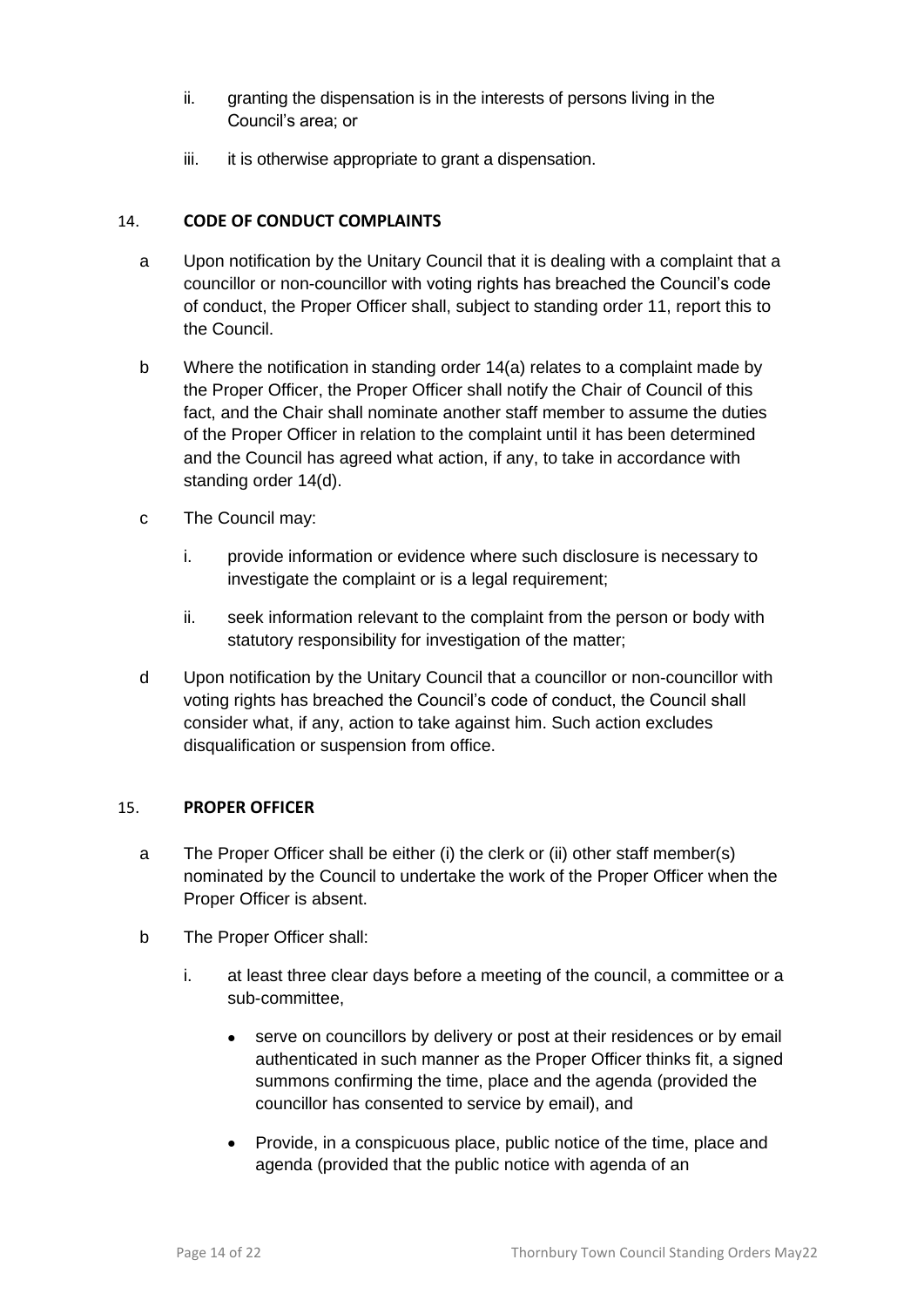extraordinary meeting of the Council convened by councillors is signed by them).

*See standing order 3(b) for the meaning of clear days for a meeting of a full council and standing order 3(c) for the meaning of clear days for a meeting of a committee;*

- ii. subject to standing order 9, include on the agenda all motions in the order received unless a councillor has given written notice at least 5 days before the meeting confirming their withdrawal of it;
- iii. convene a meeting of the Council for the election of a new Chair of the Council, occasioned by a casual vacancy in their office;
- iv. facilitate inspection of the minute book by local government electors;
- v. receive and retain copies of byelaws made by other local authorities;
- vi. hold acceptance of office forms from councillors;
- vii. hold a copy of every councillor's register of interests;
- viii. assist with responding to requests made under freedom of information legislation and rights exercisable under data protection legislation, in accordance with the Council's relevant policies and procedures;
- ix. liaise, as appropriate, with the Council's Data Protection Officer, if there is one;
- x. receive and send general correspondence and notices on behalf of the Council except where there is a resolution to the contrary;
- xi. assist in the organisation of, storage of, access to, security of and destruction of information held by the Council in paper and electronic form subject to the requirements of data protection and freedom of information legislation and other legitimate requirements (e.g. the Limitation Act 1980);
- xii. arrange for legal deeds to be executed; (*see also standing order 23);*
- xiii. arrange or manage the prompt authorisation, approval, and instruction regarding any payments to be made by the Council in accordance with its financial regulations;
- xiv. record every planning application notified to the Council and the Council's response to the local planning authority;
- xv. refer a planning application received by the Council to the Chair or in their absence Vice-Chair (if there is one) of the Town Development Committee within two working days of receipt to facilitate an extraordinary meeting if the nature of a planning application requires consideration before the next ordinary meeting of Town Development Committee;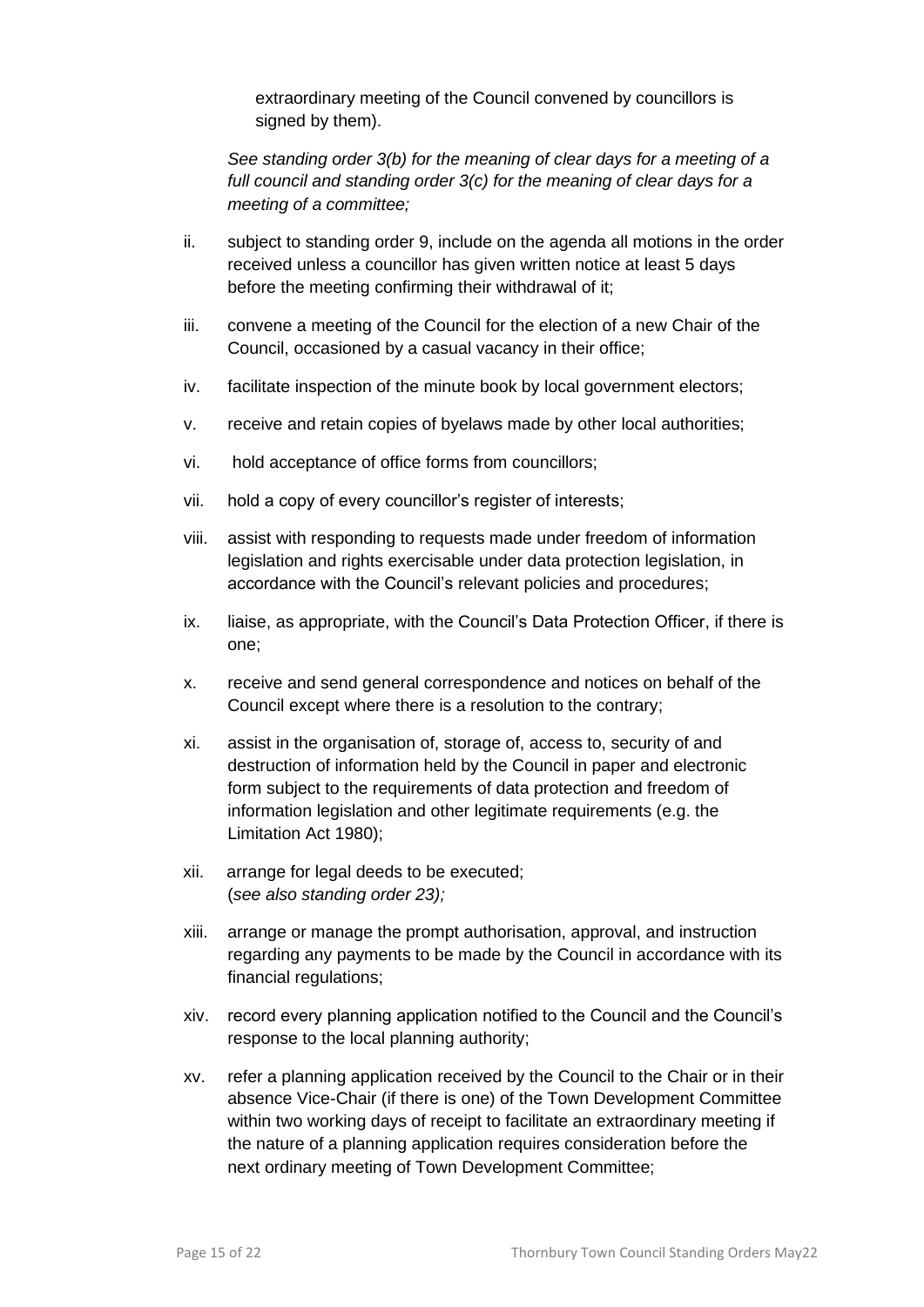- xvi. manage access to information about the Council via the publication scheme; and
- xvii. retain custody of the seal of the Council (if there is one) which shall not be used without a resolution to that effect. (s*ee also standing order 23).*
- xviii. be delegated to respond to planning applications and other consultations relevant to the remit of the Planning Committee on behalf of the Town Council where a) deadlines preclude consideration by the Planning Committee; or b) where the content is considered by the Chair, or Vice Chair in their absence, to be uncontentious. The Proper Officer shall take advice from the Planning Committee Chair, or Vice Chair in their absence, regarding the content of such responses.

(s*ee also standing order 23).*

# <span id="page-16-0"></span>16. **RESPONSIBLE FINANCIAL OFFICER**

**a** The Council shall appoint appropriate staff member(s) to undertake the work of the Responsible Financial Officer when the Responsible Financial Officer is absent.

#### <span id="page-16-1"></span>17. **ACCOUNTS AND ACCOUNTING STATEMENTS**

- a "Proper practices" in standing orders refer to the most recent version of "Governance and Accountability for Local Councils – a Practitioners' Guide".
- b All payments by the Council shall be authorised, approved and paid in accordance with the law, proper practices and the Council's financial regulations.
- c The Responsible Financial Officer shall supply to each councillor as soon as practicable after 30 June, 30 September and 31 December in each year a statement to summarise:
	- i. the Council's receipts and payments (or income and expenditure) for each quarter:
	- ii. the Council's aggregate receipts and payments (or income and expenditure) for the year to date;
	- iii. the balances held at the end of the quarter being reported and

which includes a comparison with the budget for the financial year and highlights any actual or potential overspends.

d As soon as possible after the financial year end at 31 March, the Responsible Financial Officer shall provide: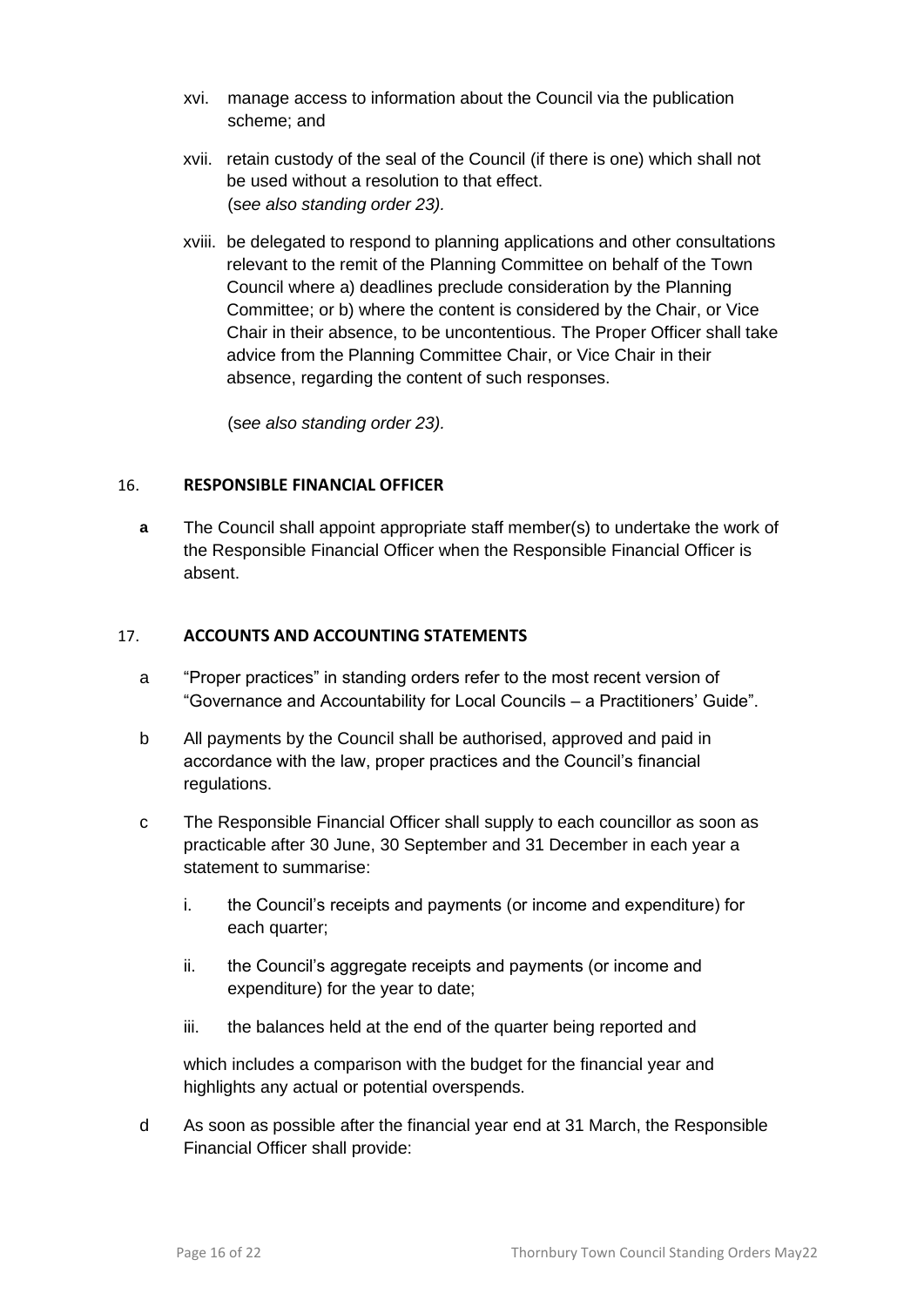- i. each councillor with a statement summarising the Council's receipts and payments (or income and expenditure) for the last quarter and the year to date for information; and
- ii. to the Council the accounting statements for the year in the form of Section 2 of the annual governance and accountability return, as required by proper practices, for consideration and approval.
- e The year-end accounting statements shall be prepared in accordance with proper practices and apply the form of accounts determined by the Council (receipts and payments, or income and expenditure) for the year to 31 March. A completed draft annual governance and accountability return shall be presented to all councillors at the earliest opportunity prior to anticipated approval by the Council. The annual governance and accountability return of the Council, which is subject to external audit, including the annual governance statement, shall be presented to the Council for consideration and formal approval before 30 June.

#### <span id="page-17-0"></span>18. **FINANCIAL CONTROLS AND PROCUREMENT**

- a. The Council shall consider and approve financial regulations drawn up by the Responsible Financial Officer, which shall include detailed arrangements in respect of the following:
	- i. the keeping of accounting records and systems of internal controls;
	- ii. the assessment and management of financial risks faced by the Council;
	- iii. the work of the independent internal auditor in accordance with proper practices and the receipt of regular reports from the internal auditor, which shall be required at least annually;
	- iv. the inspection and copying by councillors and local electors of the Council's accounts and/or orders of payments; and
	- v. whether contracts with an estimated value below **£25,000** due to special circumstances are exempt from a tendering process or procurement exercise.
- b. Financial regulations shall be reviewed regularly and at least annually for fitness of purpose.
- c. A public contract regulated by the Public Contracts Regulations 2015 with an estimated value in excess of £25,000 but less than the relevant thresholds referred to in standing order 18(f) is subject to the "light touch" arrangements under Regulations109-114 of the Public Contracts Regulations 2015 which include a requirement on the Council, where the opportunity is advertised, to advertise the contract opportunity on the Contracts Finder website regardless of what other means it uses to advertise the opportunity. Full details and caveats are set out in regulation 10 of the Public Contracts Regulations 2015.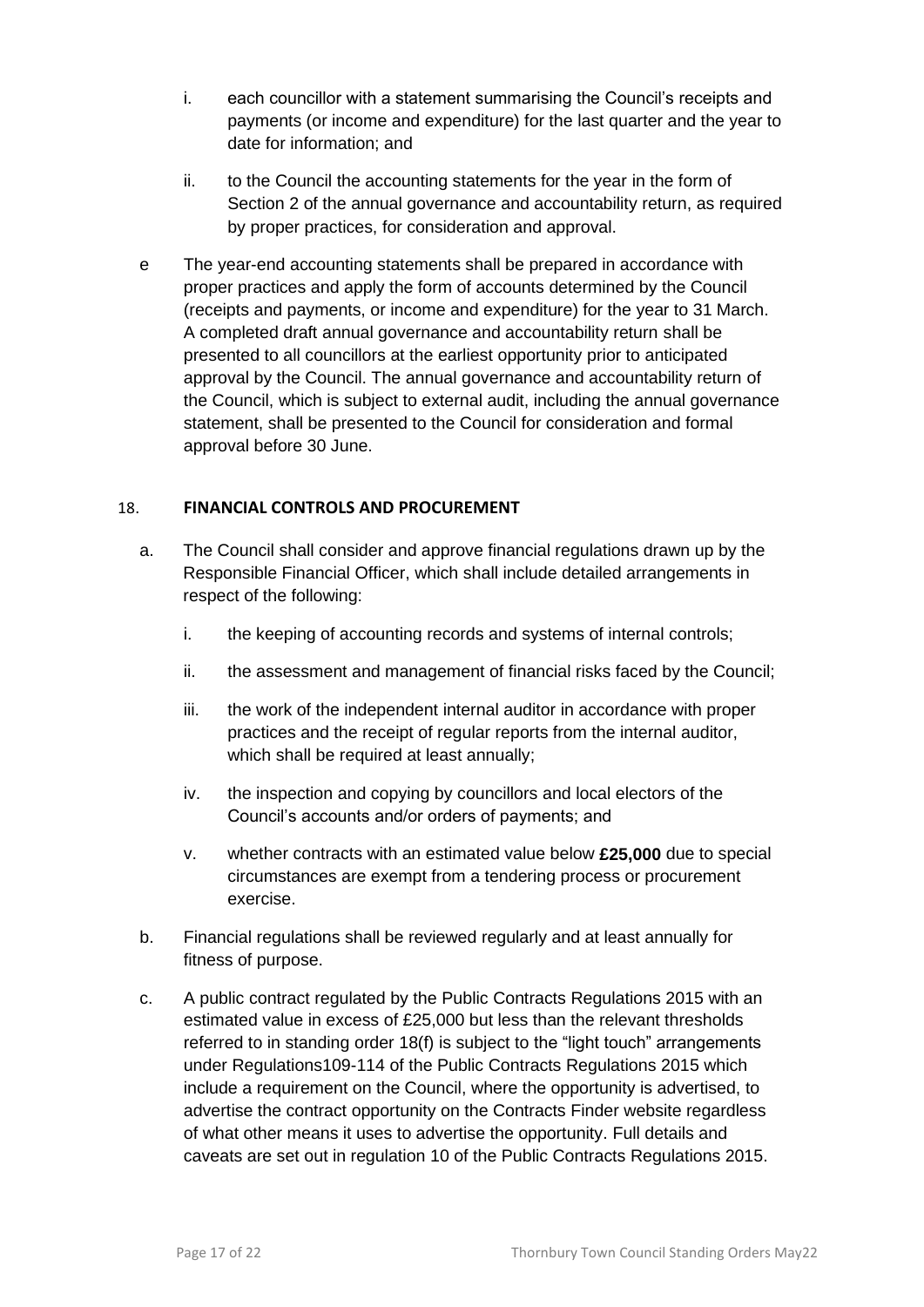- d. Subject to additional requirements in the financial regulations of the Council, the tender process for contracts for the supply of goods, materials, services or the execution of works shall include, as a minimum, the following steps:
	- i. a specification for the goods, materials, services or the execution of works shall be drawn up;
	- ii. an invitation to tender shall be drawn up to confirm (i) the Council's specification (ii) the time, date and address for the submission of tenders (iii) the date of the Council's written response to the tender and (iv) the prohibition on prospective contractors contacting councillors or staff to encourage or support their tender outside the prescribed process;
	- iii. the invitation to tender shall be advertised in a manner that is appropriate;
	- iv. tenders are to be submitted in writing in a sealed marked envelope addressed to the Proper Officer; or where submission by email is requested shall be submitted to a dedicated email address;
	- v. tenders shall be opened by the Proper Officer in the presence of at least one councillor after the deadline for submission of tenders has passed;
	- vi. tenders are to be reported to and considered by the appropriate meeting of the Council or a committee or sub-committee with delegated responsibility.
- e. Neither the Council, nor a committee or a sub-committee with delegated responsibility for considering tenders, is bound to accept the lowest value tender.
- f. Where the value of a contract is likely to exceed the threshold specified by the Office of Government Commerce from time to time, the Council must consider whether the Public Contracts Regulations 2015 or the Utilities Contracts Regulations 2016 apply to the contract and if either of those Regulations apply, the Council must comply with procurement rules. NALC's procurement guidance contains further details.

# <span id="page-18-0"></span>19. **HANDLING STAFF MATTERS**

- a A matter personal to a member of staff that is being considered by a meeting of Council or the Staffing Committee is subject to standing order 11.
- b Subject to the Council's policy regarding absences from work, the Council's most senior member of staff shall notify the chair of the Council or the Staffing Committee or, if he/she/they is not available, the vice-chair of the council, of absence occasioned by illness or other reason and that person shall report such absence to the Staffing Committee at its next meeting.
- c The Chair of Council in conjunction with the Chair of Staffing Committee or in their absence, the vice-chair shall upon a resolution conduct a review of the performance and annual appraisal of the work of the Town Clerk. The reviews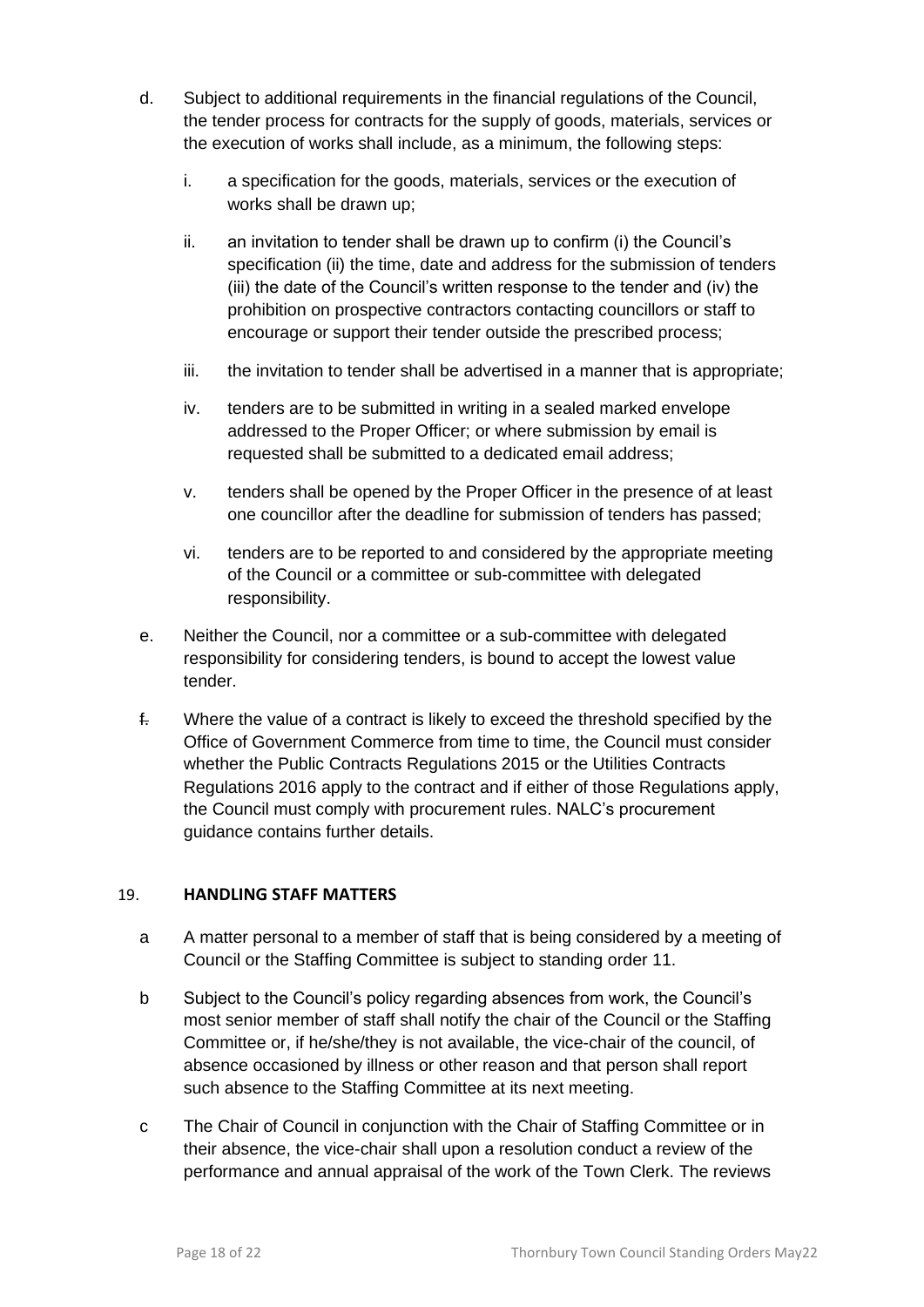and appraisal shall be reported in writing and are subject to approval by resolution by the Staffing Committee.

- d Subject to the Council's policy regarding the handling of grievance matters, the Council's most senior member of staff (or other members of staff) shall contact the chair of the Staffing Committee or in their absence, the vice-chair of the Staffing Committee in respect of an informal or formal grievance matter, and this matter shall be reported back and progressed by resolution of the Staffing Committee.
- e Subject to the Council's policy regarding the handling of grievance matters, if an informal or formal grievance matter raised by the Town Clerk relates to the chair or vice-chair of Staffing Committee, this shall be communicated to another member of the Staffing Committee, which shall be reported back and progressed by resolution of the Staffing Committee.
- f Any persons responsible for all or part of the management of staff shall treat as confidential the written records of all meetings relating to their performance, capabilities, grievance or disciplinary matters.
- g In accordance with standing order 11(a), persons with line management responsibilities shall have access to staff records referred to in standing order 19(f).

#### <span id="page-19-0"></span>20. **RESPONSIBILITIES TO PROVIDE INFORMATION**

*See also standing order 21.*

- a In accordance with freedom of information legislation, the Council shall publish information in accordance with its publication scheme and respond to requests for information held by the Council.
- b The Council, shall publish information in accordance with the requirements of the Local Government (Transparency Requirements) (England) Regulations 2015.

#### <span id="page-19-1"></span>21. **RESPONSIBILITIES UNDER DATA PROTECTION LEGISLATION**

(Below is not an exclusive list). *See also standing order 11.*

- a The Council may appoint a Data Protection Officer.
- b The Council shall have policies and procedures in place to respond to an individual exercising statutory rights concerning their personal data.
- c The Council shall have a written policy in place for responding to and managing a personal data breach.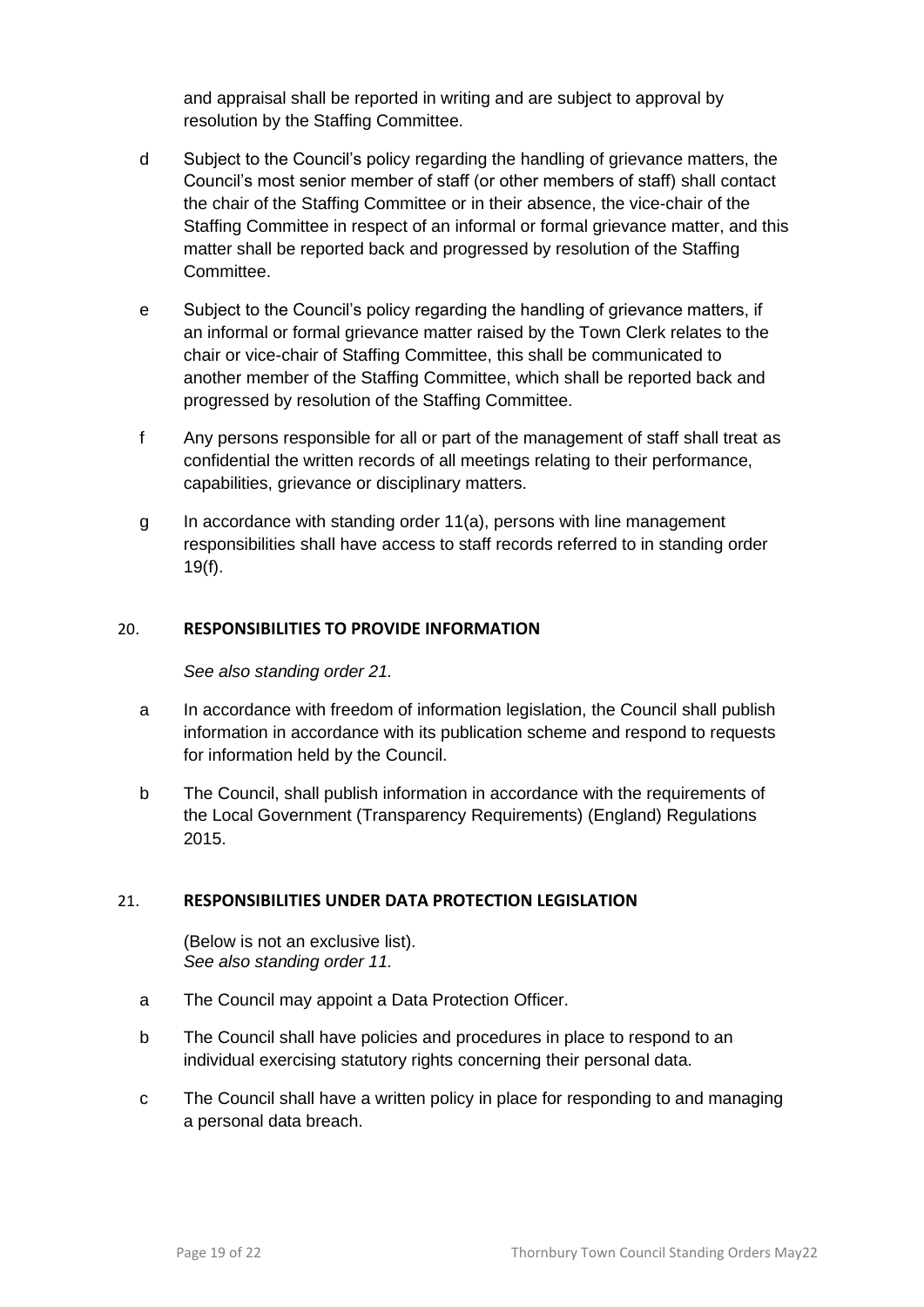- d The Council shall keep a record of all personal data breaches comprising the facts relating to the personal data breach, its effects and the remedial action taken.
- e The Council shall ensure that information communicated in its privacy notice(s) is in an easily accessible and available form and kept up to date.
- f The Council shall maintain a written record of its processing activities.

#### <span id="page-20-0"></span>22. **RELATIONS WITH THE PRESS/MEDIA**

a Requests from the press or other media for an oral or written comment or statement from the Council, its councillors or staff shall be handled in accordance with the Council's policy in respect of dealing with the press and/or other media.

#### <span id="page-20-1"></span>23. **EXECUTION AND SEALING OF LEGAL DEEDS**

*See also standing orders 15(b)(xii) and (xvii).*

- a A legal deed shall not be executed on behalf of the Council unless authorised by a resolution.
- *b* Subject to standing order 23(a), the Council's common seal shall alone be used for sealing a deed required by law. It shall be applied by the Proper Officer in the presence of two councillors who shall sign the deed as witnesses.

# <span id="page-20-2"></span>24. **COMMUNICATING WITH DISTRICT AND COUNTY OR UNITARY COUNCILLORS**

- a An invitation to attend a meeting of the Council shall be sent, together with the agenda, to the ward councillor(s) of the District and County Council OR Unitary Council representing the area of the Council.
- b Unless the Council determines otherwise, a copy of each letter sent to the District and County Council OR Unitary Council shall be sent to the ward councillor(s) representing the area of the Council.

# <span id="page-20-3"></span>25. **RESTRICTIONS ON COUNCILLOR ACTIVITIES**

- a. Unless duly authorised no councillor shall:
	- i. inspect any land and/or premises which the Council has a right or duty to inspect; or
	- ii. issue orders, instructions or directions.